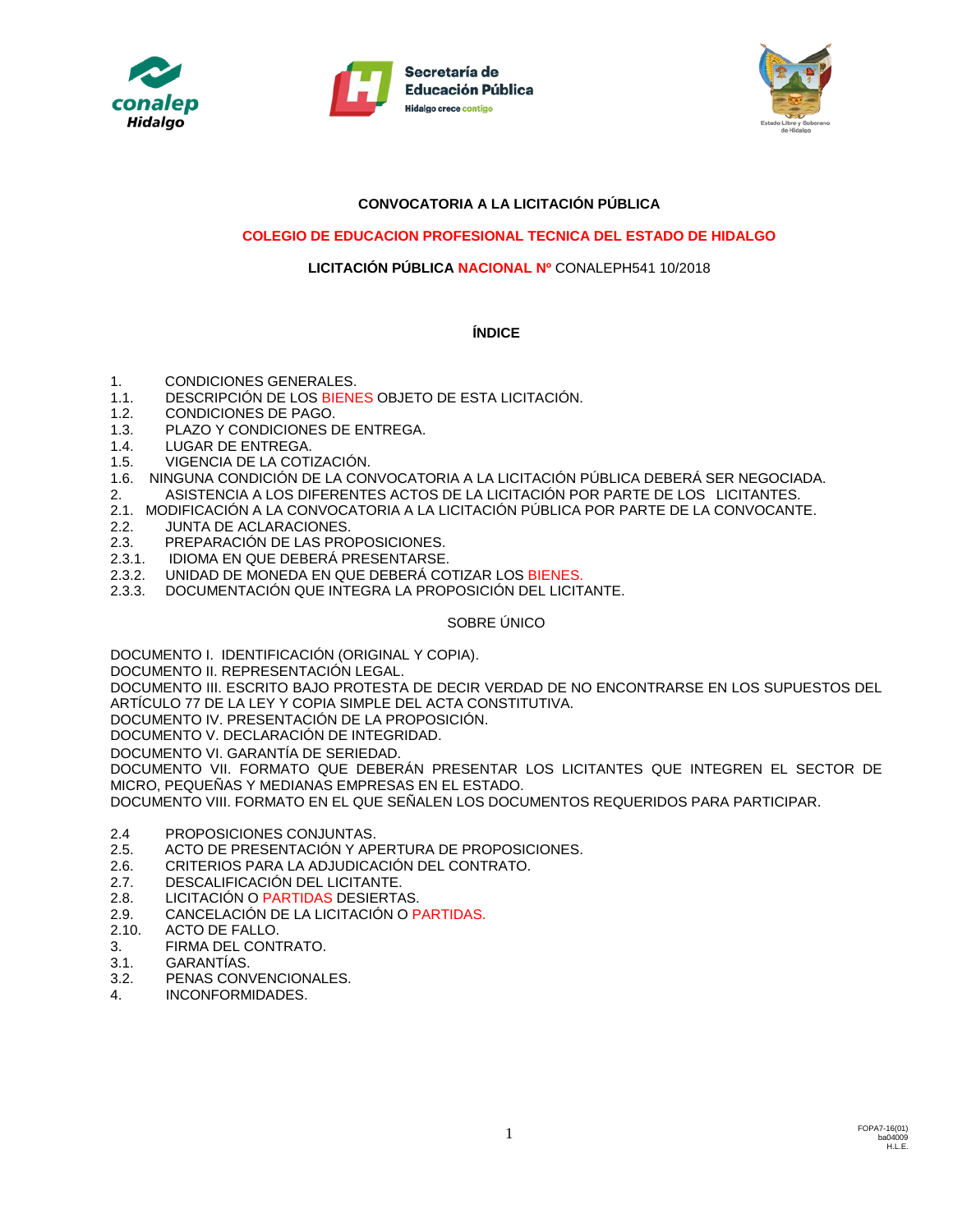





# **CONVOCATORIA A LA LICITACIÓN PÚBLICA**

## **COLEGIO DE EDUCACION PROFESIONAL TECNICA DEL ESTADO DE HIDALGO**

## **LICITACIÓN PÚBLICA NACIONAL Nº** CONALEPH541 10/2018

## **LA PRESENTE LICITACION PÚBLICA SERÁ PRESENCIAL**

### **1. CONDICIONES GENERALES**

EN CUMPLIMIENTO A LAS DISPOSICIONES QUE ESTABLECE LA CONSTITUCIÓN POLÍTICA DEL ESTADO LIBRE Y SOBERANO DE HIDALGO EN SU ARTÍCULO 108 Y LA LEY DE ADQUISICIONES, ARRENDAMIENTOS Y SERVICIOS DEL SECTOR PÚBLICO DEL ESTADO DE HIDALGO EN SUS ARTÍCULOS 39, 40 Y 41, SU REGLAMENTO Y DEMÁS CORRELATIVOS, CONVOCA A LAS PERSONAS FÍSICAS Y MORALES CON CAPACIDAD TÉCNICA Y ECONÓMICA QUE DESEEN PARTICIPAR EN LA LICITACIÓN PÚBLICA **NACIONAL NO. CONALEPH541 10/2018** MUEBLES DE OFICINA Y ESTANTERIA, CON DISPONIBILIDAD PRESUPUESTARIA AUTORIZADA MEDIANTE **ACTA DE LA SEGUNDA SESION EXTRAORDINARIA DEL 2018**, EMITIDO POR LA H. JUNTA DIRECTIVA DEL CONALEP HIDALGO DEL EJERCICIO FISCAL 2018 Y OFICIO OPD/DAR/CAAYSSP/092/2018 OFICIO CONFORME A LA PRESENTE CONVOCATORIA PÚBLICA.

#### **1.1. DESCRIPCIÓN DE LOS** BIENES **OBJETO DE ESTA LICITACIÓN.**

LOS BIENES OBJETO DE ESTA LICITACIÓN SE DESCRIBE EN EL ANEXO Nº1 DE ESTA CONVOCATORIA A LA LICITACIÓN PÚBLICA, LAS CUALES CONFORMAN UN TOTAL DE **04** PARTIDAS.

#### **1.2. CONDICIONES DE PAGO**

EL PAGO TOTAL SE EFECTUARÁ A LOS **10** DÍAS HÁBILES DESPUÉS DE LA ENTREGA TOTAL DE LOS BIENES Y A SATISFACCIÓN DEL COLEGIO DE EDUCACION PROFESIONAL TECNICA DEL ESTADO DE HIDALGO. LOS PRECIOS PERMANECERÁN FIJOS Y NO HABRÁ ESCALATORIA ALGUNA.

NO HAY ANTICIPO.

#### **1.3. PLAZO Y CONDICIONES DE ENTREGA.**

EL PLAZO DE ENTREGA SERÁ DE 10 DIAS HABILES, CONTADOS A PARTIR DE LA FIRMA DEL CONTRATO (ORDEN DE COMPRA) CORRESPONDIENTE.

LOS GASTOS POR CONCEPTO DE FLETES, SEGUROS, MANIOBRAS DE CARGA Y DESCARGA ETC., DEBERAN ESTAR CONSIDERADOS EN EL PRECIO UNITARIO DE LOS BIENES. EL PROVEEDOR EFECTUARA EL TRASLADO DEL BIEN POR SU EXCLUSIVA CUENTA, BAJO SU RESPONSABILIDAD DEL DAÑO QUE PUEDA SUFRIR EL MISMO DURANTE EL TRASLADO.

#### **1.4. LUGAR DE ENTREGA.**

**SE HARÁ** DE ACUERDO CON EL SIGUIENTE LISTADO:

**DIRECCION GENERAL** CIRCUITO EX HACIENDA DE LA CONCEPCION LOTE 17, SAN JUAN TILCUAUTLA, MPIO. SAN AGUSTIN TLAXIACA HGO. C.P 42160

**PLANTEL TIZAYUCA** UBICADO, CALLE ORIENTE 3 SUR 2 LOTE 3 CIUDAD INDUSTRIAL TIZAYUCA HGO., C.P. 43800**; PLANTEL PACHUCA II** UBICADO EN AV. PRINCIPAL S/N FRACC. LOMAS NUEVA AIROSA PACHUCA, C.P. 42083;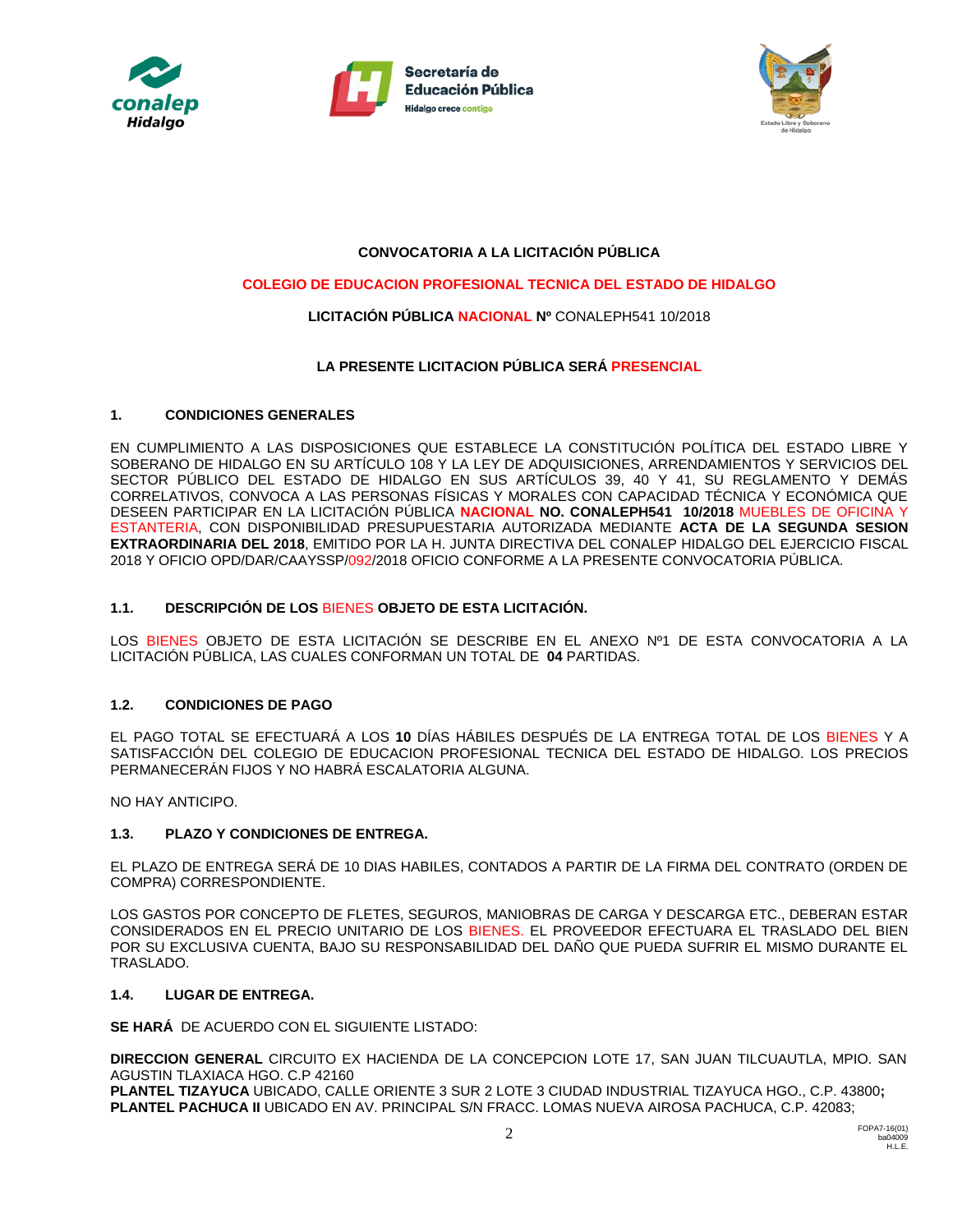





**PLANTEL PACHUCA I** UBICADO EN PARQUE INDUSTRIAL CANACINTRA S/N, COLONIA CHACON, C.P. 42083, MINERAL DE LA REFORMA, HGO;

**PLANTEL VILLA DE TEZONTEPEC** UBICADO EN AV. JUAN ESCUTIA S/N, C.P. 43880, VILLA DE TEZONTEPEC, HGO. **PLANTEL TULANCINGO** UBICADO EN, CARR. TULANCINGO-ACATLÁN KM. 4.5 COL JALTEPEC C.P. 43700, TULANCINGO, HGO**;**

**PLANTEL TEPEJI DEL RIO** UBICADO EN AUTOPISTA MÉXICO-QUERÉTARO KM. 72 COL. NOXTONGO TEPEJI DEL RIO, HGO. C.P 42850**;**

## **1.5. VIGENCIA DE LA COTIZACIÓN.**

LA VIGENCIA DE LA COTIZACIÓN ES COMO MÍNIMO DE 30 DÍAS HÁBILES. LOS LICITANTES DEBERAN APEGARSE ESTRICTAMENTE A LAS CONDICIONES ESTABLECIDAS EN LOS PUNTOS 1.2, 1.3, 1.4 Y 1.5.

## **1.6 NINGUNA CONDICIÓN DE LA CONVOCATORIA A LA LICITACIÓN PÚBLICA DEBERÁ SER NEGOCIADA.**

LAS CONDICIONES CONTENIDAS EN LA CONVOCATORIA A LA LICITACIÓN Y EN LAS PROPOSICIONES PRESENTADAS POR LOS LICITANTES NO PODRÁN SER NEGOCIADAS.

### **2. ASISTENCIA A LOS DIFERENTES ACTOS DE LA LICITACIÓN POR PARTE DE LOS LICITANTES.**

LA PRESENTE LICITACIÓN PÚBLICA SERÁ PRESENCIAL.

PREVIO AL ACTO DE PRESENTACIÓN Y APERTURA DE PROPOSICIONES, EL CONVOCANTE PODRÁ EFECTUAR EL REGISTRO DE PARTICIPANTES.

LA O LAS JUNTAS DE ACLARACIONES, EL ACTO DE PRESENTACIÓN Y APERTURA DE PROPOSICIONES Y EL ACTO DE FALLO, SE REALIZARÁN DE MANERA PRESENCIAL, A LOS CUALES PODRÁN ASISTIR LOS LICITANTES, SIN PERJUICIO DE QUE EL FALLO PUEDA NOTIFICARSE POR ESCRITO CONFORME A LO DISPUESTO POR EL ARTÍCULO 50 DE LA LEY.

A LOS ACTOS DEL PROCEDIMIENTO DE LICITACIÓN PÚBLICA PODRÁ ASISTIR CUALQUIER PERSONA EN CALIDAD DE OBSERVADOR, BAJO LA CONDICIÓN DE REGISTRAR SU ASISTENCIA Y ABSTENERSE DE INTERVENIR EN CUALQUIER FORMA EN LOS MISMOS, POR LO QUE NO FIRMARÁN NINGÚN DOCUMENTO QUE TENGA RELACIÓN CON EL ACTO AL QUE ASISTAN, DE ACUERDO A LO ESTABLECIDO EN EL ARTÍCULO 33 DE LA LEY.

DURANTE LOS ACTOS DE LA JUNTA DE ACLARACIONES, PRESENTACIÓN Y APERTURA DE PROPOSICIONES, Y FALLO, ÚNICAMENTE SE PERMITIRÁ EL ACCESO A LOS MISMOS A UN SÓLO REPRESENTANTE POR EMPRESA.

DURANTE EL DESARROLLO DE LA LICITACIÓN, LOS LICITANTES NO PODRÁN TENER CONTACTO CON LAS ÁREAS EVALUADORAS DE LOS BIENES.

LAS ACTAS DE LAS JUNTAS DE ACLARACIONES, DEL ACTO DE PRESENTACIÓN Y APERTURA DE PROPOSICIONES, Y DE LA JUNTA PÚBLICA EN LA QUE SE DÉ A CONOCER EL FALLO SERÁN FIRMADAS POR LOS LICITANTES QUE HUBIERAN ASISTIDO, SIN QUE LA FALTA DE FIRMA DE ALGUNO DE ELLOS RESTE VALIDEZ O EFECTOS A LAS MISMAS, DE LAS CUALES SE PODRÁ ENTREGAR UNA COPIA A DICHOS ASISTENTES Y AL FINALIZAR CADA ACTO SE FIJARÁ UN EJEMPLAR DEL ACTA CORRESPONDIENTE EN UN LUGAR VISIBLE AL QUE TENDRÁ ACCESO EL PÚBLICO, EN EL DOMICILIO DEL ÁREA RESPONSABLE DEL PROCEDIMIENTO DE CONTRATACIÓN, POR UN TÉRMINO NO MENOR DE CINCO DÍAS HÁBILES.

ASIMISMO, SE DIFUNDIRÁ UN EJEMPLAR DE DICHAS ACTAS EN LA PÁGINA DE INTERNET DE ESTA CONVOCANTE. DICHO PROCEDIMIENTO SUSTITUIRÁ A LA NOTIFICACIÓN PERSONAL.

### **2.1. MODIFICACIÓN DE LA CONVOCATORIA A LA LICITACIÓN PÚBLICA POR PARTE DE LA CONVOCANTE.**

EL **COLEGIO DE EDUCACION PROFESIONAL TECNICA DEL ESTADO DE HIDALGO** SIEMPRE QUE ELLO NO TENGA POR OBJETO LIMITAR EL NÚMERO DE LICITANTES, PODRÁ MODIFICAR ASPECTOS ESTABLECIDOS EN LA CONVOCATORIA, A PARTIR DE LA FECHA EN QUE SEA PUBLICADA Y HASTA, INCLUSIVE, EL QUINTO DÍA HÁBIL PREVIO AL ACTO DE PRESENTACIÓN Y APERTURA DE PROPOSICIONES, RECORRIÉNDOSE LOS DEMÁS PLAZOS,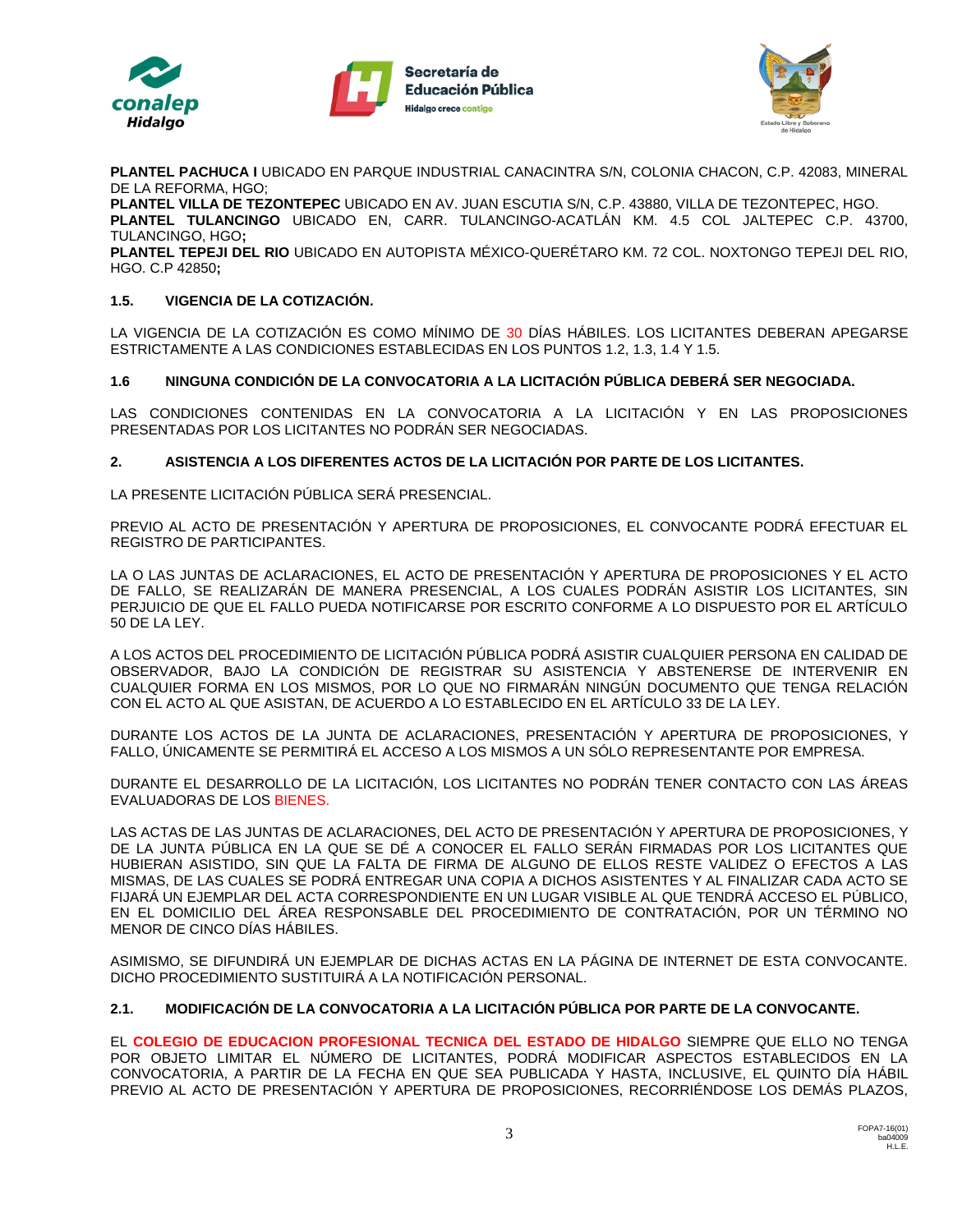





DICHAS MODIFICACIONES SE DIFUNDIRÁN EN LA PÁGINA DE INTERNET: www.conalephidalgo.edu.mx A MÁS TARDAR EN LA JUNTA DE ACLARACIONES.

LAS MODIFICACIONES QUE SE MENCIONAN EN EL PÁRRAFO ANTERIOR, EN NINGÚN CASO PODRÁN CONSISTIR EN LA SUSTITUCIÓN DE LOS BIENES CONVOCADO ORIGINALMENTE, EN LA ADICIÓN DE OTROS DE DISTINTOS RUBROS O EN LA VARIACIÓN SIGNIFICATIVA DE SUS CARACTERÍSTICAS. CUALQUIER MODIFICACIÓN A LA CONVOCATORIA A LA LICITACIÓN PÚBLICA, INCLUYENDO LAS QUE RESULTEN DE LA JUNTA DE ACLARACIONES, FORMARÁ PARTE DE LA MISMA Y DEBERÁ SER CONSIDERADA POR LOS LICITANTES EN LA ELABORACIÓN DE SU PROPOSICIÓN.

### **2.2 JUNTA DE ACLARACIONES.**

LA JUNTA DE ACLARACIONES SE LLEVARÁ A CABO EL **DÍA 30 DE NOVIEMBRE DE 2018**, A LAS **14:00 HORAS**, EN LA SALA DE JUNTAS, UBICADA EN CIRCUITO EX HACIENDA DE LA CONCEPCIÓN LOTE 17, SAN JUAN TILCUAUTLA MUNICIPIO DE SAN AGUSTÍN TLAXIACA, HIDALGO.

LA ASISTENCIA A LA JUNTA DE ACLARACIONES ES OPTATIVA PARA LOS LICITANTES.

EL ACTO SERÁ PRESIDIDO POR EL PRESIDENTE DEL COMITÉ, QUIÉN SERÁ ASISTIDO POR UN REPRESENTANTE DEL ÁREA TÉCNICA O USUARIA DE LOS BIENES, A FIN DE QUE SE RESUELVAN EN FORMA CLARA Y PRECISA LAS DUDAS Y PLANTEAMIENTOS DE LOS LICITANTES RELACIONADOS CON LOS ASPECTOS CONTENIDOS EN LA CONVOCATORIA.

LAS PERSONAS QUE PRETENDAN SOLICITAR ACLARACIONES A LOS ASPECTOS CONTENIDOS EN LA CONVOCATORIA A LA LICITACIÓN PÚBLICA DEBERÁN PRESENTAR UN ESCRITO, EN EL QUE EXPRESEN SU INTERÉS EN PARTICIPAR EN LA LICITACIÓN, POR SÍ O EN REPRESENTACIÓN DE UN TERCERO, MANIFESTANDO EN TODOS LOS CASOS LOS SIGUIENTES DATOS:

A) DEL LICITANTE: REGISTRO FEDERAL DE CONTRIBUYENTES, NOMBRE Y DOMICILIO, ASÍ COMO, EN SU CASO, DE SU APODERADO O REPRESENTANTE. TRATÁNDOSE DE PERSONAS MORALES, ADEMÁS SE SEÑALARÁ LA DESCRIPCIÓN DEL OBJETO SOCIAL DE LA EMPRESA, IDENTIFICANDO LOS DATOS DE LAS ESCRITURAS PÚBLICAS Y, DE HABERLAS, SUS REFORMAS Y MODIFICACIONES, CON LAS QUE SE ACREDITA LA EXISTENCIA LEGAL DE LAS PERSONAS MORALES ASÍ COMO EL NOMBRE DE LOS SOCIOS; Y

B) DEL REPRESENTANTE LEGAL DEL LICITANTE: DATOS DE LAS ESCRITURAS PÚBLICAS EN LAS QUE LE FUERON OTORGADAS LAS FACULTADES PARA SUSCRIBIR LAS PROPUESTAS.

LAS PERSONAS QUE MANIFIESTEN SU INTERÉS EN PARTICIPAR EN LA LICITACIÓN PÚBLICA MEDIANTE EL ESCRITO A QUE SE REFIERE EL PÁRRAFO ANTERIOR, SERÁN CONSIDERADAS LICITANTES Y TENDRÁN DERECHO A FORMULAR SOLICITUDES DE ACLARACIÓN EN RELACIÓN CON LA CONVOCATORIA A LA LICITACIÓN PÚBLICA.

LAS SOLICITUDES DE ACLARACIÓN PODRÁN ENTREGARLAS PERSONALMENTE ANTES DE LA FECHA Y HORA EN QUE SE VAYA A REALIZAR LA JUNTA DE ACLARACIONES O EN EL MISMO ACTO. CUANDO EL ESCRITO SE PRESENTE FUERA DEL PLAZO, EL LICITANTE SÓLO TENDRÁ DERECHO A FORMULAR PREGUNTAS SOBRE LAS RESPUESTAS QUE DÉ LA CONVOCANTE EN LA MENCIONADA JUNTA.

SI EL ESCRITO SEÑALADO NO SE PRESENTA, SE PERMITIRÁ EL ACCESO A LA JUNTA DE ACLARACIONES A LA PERSONA QUE LO SOLICITE, EN CALIDAD DE OBSERVADOR EN TÉRMINOS DEL ÚLTIMO PÁRRAFO DEL ARTÍCULO 33 DE LA LEY.

LAS SOLICITUDES DE ACLARACIÓN DEBERÁN PLANTEARSE DE MANERA CONCISA Y ESTAR DIRECTAMENTE VINCULADAS CON LOS PUNTOS CONTENIDOS EN LA CONVOCATORIA A LA LICITACIÓN PÚBLICA, INDICANDO EL NUMERAL O PUNTO ESPECÍFICO CON EL CUAL SE RELACIONA. LAS SOLICITUDES QUE NO CUMPLAN CON LOS REQUISITOS SEÑALADOS, PODRÁN SER DESECHADAS POR LA CONVOCANTE.

SE PODRÁ ACOMPAÑAR A LA SOLICITUD DE ACLARACIÓN CORRESPONDIENTE UNA VERSIÓN ELECTRÓNICA DE LA MISMA QUE PERMITA A LA CONVOCANTE SU CLASIFICACIÓN E INTEGRACIÓN POR TEMAS PARA FACILITAR SU RESPUESTA EN LA JUNTA DE ACLARACIONES DE QUE SE TRATE. CUANDO LA VERSIÓN ELECTRÓNICA ESTÉ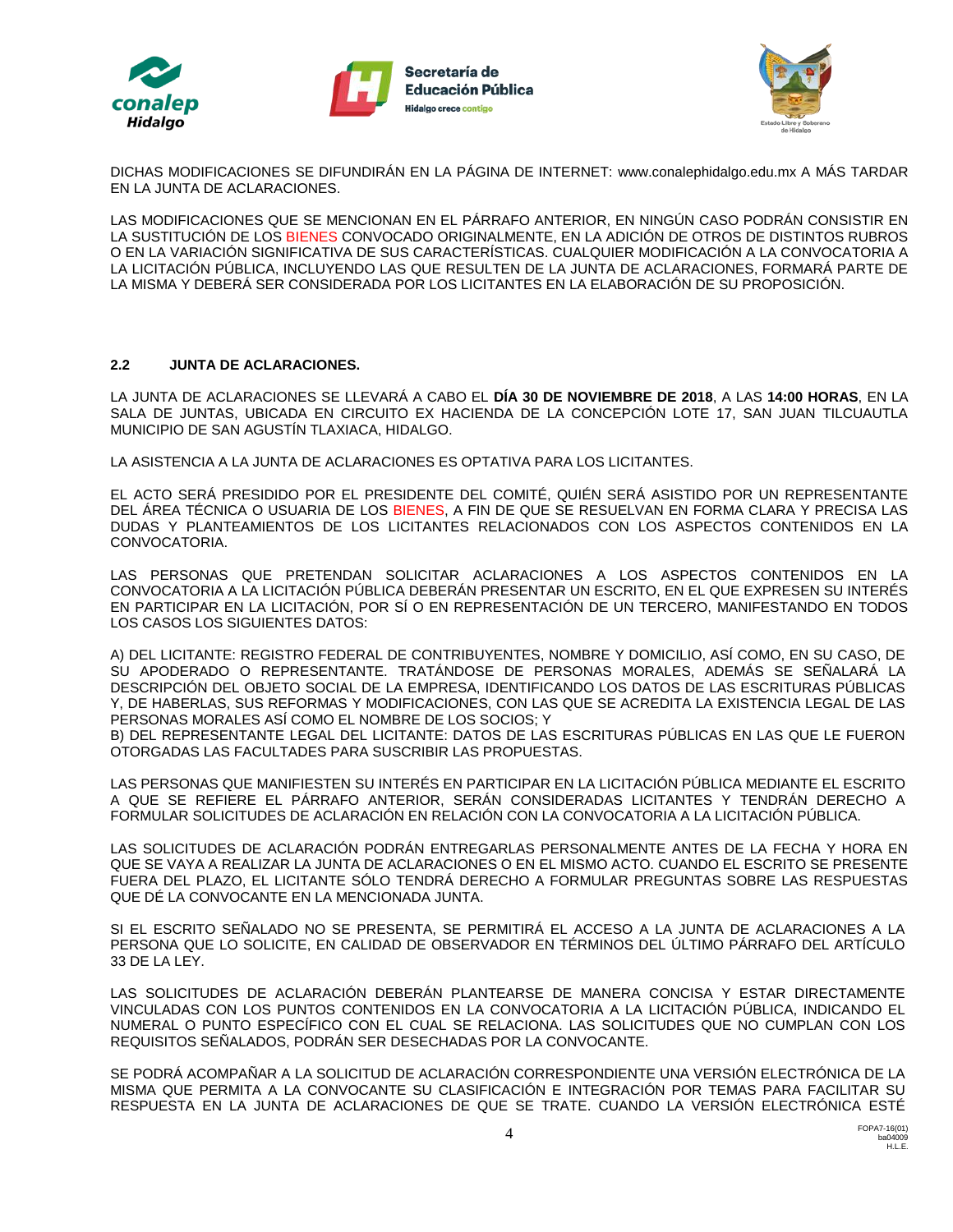





CONTENIDA EN UN MEDIO FÍSICO, ÉSTE LE SERÁ DEVUELTO AL LICITANTE EN LA JUNTA DE ACLARACIONES RESPECTIVA.

SE TOMARÁ COMO HORA DE RECEPCIÓN DE LAS SOLICITUDES DE ACLARACIÓN DEL LICITANTE, LA QUE INDIQUE EL SELLO DE SU RECEPCIÓN.

LA JUNTA DE ACLARACIONES, SE LLEVARÁ A CABO CONFORME A LO SIGUIENTE:

EN LA FECHA Y HORA ESTABLECIDA PARA LA PRIMERA JUNTA DE ACLARACIONES, EL PRESIDENTE DEL COMITÉ PROCEDERÁ A DAR CONTESTACIÓN A LAS SOLICITUDES DE ACLARACIÓN, MENCIONANDO EL NOMBRE DEL O LOS LICITANTES QUE LAS PRESENTARON. LA CONVOCANTE PODRÁ OPTAR POR DAR CONTESTACIÓN A DICHAS SOLICITUDES DE MANERA INDIVIDUAL O DE MANERA CONJUNTA TRATÁNDOSE DE AQUÉLLAS QUE HUBIERA AGRUPADO POR CORRESPONDER A UN MISMO PUNTO O APARTADO DE LA CONVOCATORIA.

EL PRESIDENTE DEL COMITÉ PODRÁ SUSPENDER LA SESIÓN, EN RAZÓN DEL NÚMERO DE SOLICITUDES DE ACLARACIÓN RECIBIDAS O DEL TIEMPO QUE SE EMPLEARÍA EN DARLES CONTESTACIÓN, INFORMANDO A LOS LICITANTES LA HORA Y, EN SU CASO, FECHA O LUGAR, EN QUE SE CONTINUARÁ CON LA JUNTA DE ACLARACIONES.

UNA VEZ QUE LA CONVOCANTE TERMINE DE DAR RESPUESTA A LAS SOLICITUDES DE ACLARACIÓN, SE DARÁ INMEDIATAMENTE OPORTUNIDAD A LOS LICITANTES PARA QUE, EN EL MISMO ORDEN DE LOS PUNTOS O APARTADOS DE LA CONVOCATORIA A LA LICITACIÓN PÚBLICA EN QUE SE DIO RESPUESTA, FORMULEN LAS PREGUNTAS QUE ESTIMEN PERTINENTES EN RELACIÓN CON LAS RESPUESTAS RECIBIDAS. EL PRESIDENTE DEL COMITÉ, ATENDIENDO AL NÚMERO DE PREGUNTAS, INFORMARÁ A LOS LICITANTES SI ÉSTAS SERÁN CONTESTADAS EN ESE MOMENTO O SI SE SUSPENDE LA SESIÓN PARA REANUDARLA EN HORA O FECHA POSTERIOR.

SE LEVANTARÁ ACTA EN LA QUE SE HARÁN CONSTAR LOS CUESTIONAMIENTOS FORMULADOS POR LOS INTERESADOS Y LAS RESPUESTAS DE LA CONVOCANTE.

NO HABRÁ TOLERANCIA PARA EL INICIO DEL ACTO DE ACLARACIONES, EL RECINTO SE CERRARÁ A LA HORA INDICADA Y NO SE ACEPTARÁN MÁS ASISTENTES.

NOTA: EN LA JUNTA DE ACLARACIONES LA CONVOCANTE DEBERÁ PRESENTAR COPIA DE LAS PUBLICACIONES EN EL PERIÓDICO OFICIAL DEL ESTADO Y EN LA PÁGINA WEB DE LA CONVOCANTE.

## **2.3. PREPARACIÓN DE LAS PROPOSICIONES.**

## **2.3.1. IDIOMA EN QUE DEBERÁN PRESENTARSE.**

TODOS LOS DOCUMENTOS RELACIONADOS CON EL PROCESO DE ESTA LICITACIÓN DEBERÁN REDACTARSE EN IDIOMA ESPAÑOL.

## **2.3.2. UNIDAD DE MONEDA EN QUE DEBERÁ COTIZAR LOS BIENES.**

EL PRECIO DE LOS BIENES QUE SE COTICEN, DEBERÁ EXPRESARSE EN PESOS MEXICANOS (MONEDA NACIONAL).

## **2.3.3. DOCUMENTACIÓN QUE INTEGRA LA PROPOSICIÓN DEL LICITANTE.**

LOS LICITANTES EXCLUSIVAMENTE PODRÁN PRESENTAR SUS PROPOSICIONES EN FORMA DOCUMENTAL Y POR ESCRITO, EN SOBRE CERRADO, EN EL LUGAR DE CELEBRACIÓN DEL ACTO DE PRESENTACIÓN Y APERTURA DE PROPOSICIONES. PARA ESTA LICITACIÓN NO SE ACEPTARÁ EL USO DEL SERVICIO POSTAL O DE MENSAJERÍA.

EL LICITANTE PODRÁ PRESENTAR A SU ELECCIÓN, DENTRO O FUERA DEL SOBRE CERRADO, LA DOCUMENTACIÓN DISTINTA A LA QUE CONFORMA LA PROPUESTA TÉCNICA Y ECONÓMICA, MISMA QUE FORMA PARTE DE SU PROPOSICIÓN.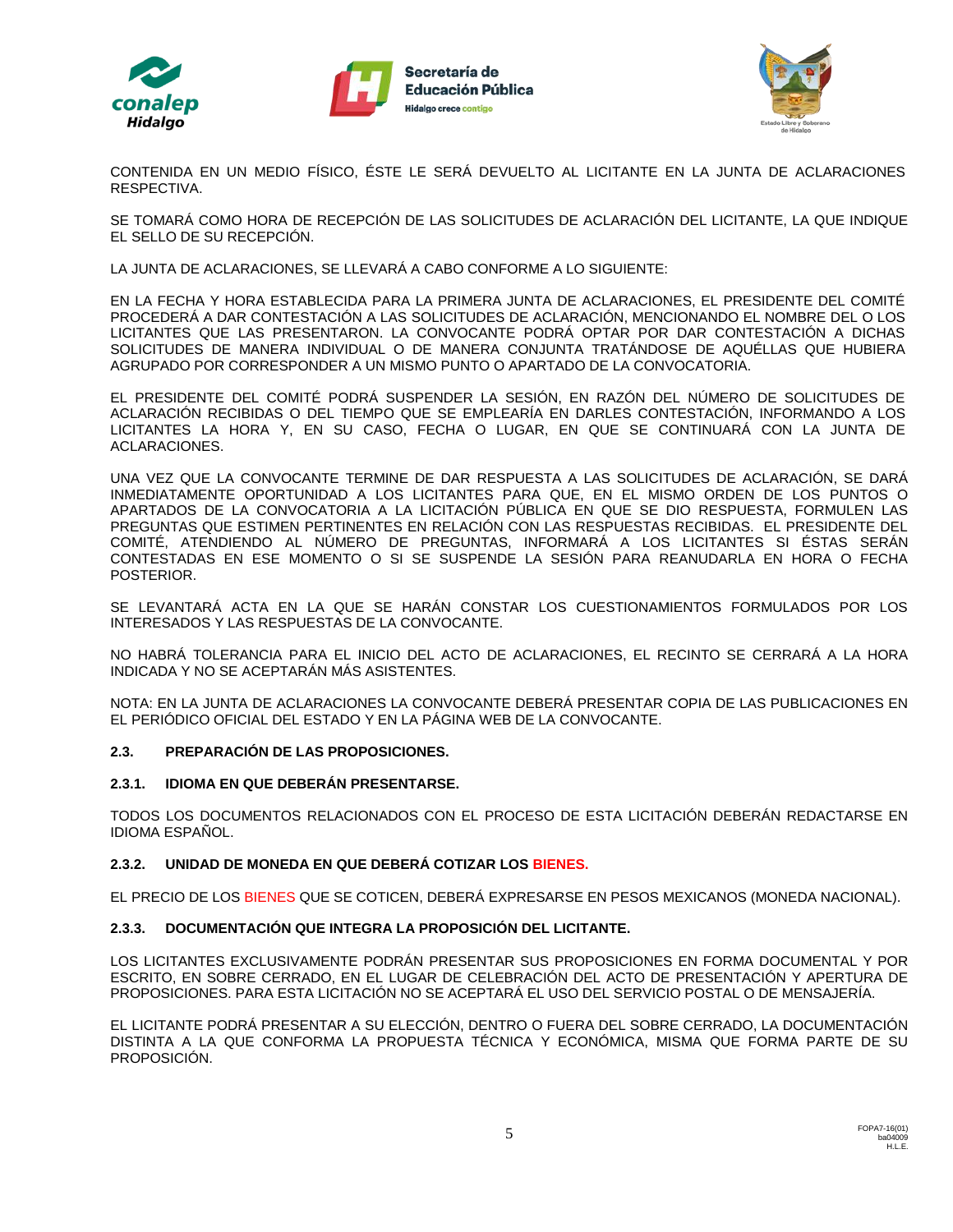





LOS LICITANTES SÓLO PODRÁN PRESENTAR UNA PROPOSICIÓN EN CADA PROCEDIMIENTO DE CONTRATACIÓN; INICIADO EL ACTO DE PRESENTACIÓN Y APERTURA DE PROPOSICIONES, LAS YA PRESENTADAS NO PODRÁN SER RETIRADAS O DEJARSE SIN EFECTO POR LOS LICITANTES, SALVO CASO FORTUITO O FUERZA MAYOR.

LAS PROPOSICIONES PRESENTADAS DEBERÁN SER FIRMADAS AUTÓGRAFAMENTE POR LOS LICITANTES O SUS APODERADOS.

**TODA PERSONA PODRÁ PRESENTAR PROPOSICIONES, DEBIENDO ACREDITAR A MÁS TARDAR HASTA EL ACTO DEL FALLO, QUE CUENTA CON SU REGISTRO EN EL PADRÓN DE PROVEEDORES PARA PODER RESULTAR ADJUDICADO, ESTE DEBERÁ CONTAR CON LA CLASIFICACIÓN EN CUANTO A LA ESPECIALIDAD CORRESPONDIENTE, A BIENES A CONTRATAR EN DONDE LA CONVOCANTE SERA LA EXCLUSIVA RESPONSABLE DE VERIFICAR Y APLICAR LA CLASIFICACIÓN CORRECTA DE ACUERDO AL PADRON DE PROVEEDORES VIGENTE EN EL ESTADO DE HIDALGO SE SUGIERE QUE LAS PERSONAS QUE YA CUENTEN CON EL MENCIONADO REGISTRO, LO ANEXEN EN SU PROPUESTA.**

### **SOBRE ÚNICO**

#### **DOCUMENTO I. IDENTIFICACIÓN (ORIGINAL Y COPIA)**

IDENTIFICACIÓN OFICIAL VIGENTE CON FOTOGRAFÍA DE LA PERSONA QUE ASISTA AL ACTO DE PRESENTACIÓN Y APERTURA DE PROPOSICIONES. EL DOCUMENTO ORIGINAL LE SERÁ DEVUELTO AL TÉRMINO DE LA REUNIÓN. LA IDENTIFICACIÓN PODRÁ SER ALGUNA DE LAS SIGUIENTES:

- **a)** CREDENCIAL PARA VOTAR,
- **b)** PASAPORTE,
- **c)** LICENCIA VIGENTE PARA CONDUCIR VEHÍCULOS; Y/O
- **d)** CÉDULA PROFESIONAL

NOTA: NO SERÁ MOTIVO DE DESCALIFICACIÓN LA FALTA DE IDENTIFICACIÓN, DE QUIEN ENTREGUE LAS PROPOSICIONES TÉCNICAS Y ECONÓMICAS, EL CUAL SOLAMENTE PODRA PARTICIPAR DURANTE EL DESARROLLO DEL ACTO CON EL **CARÁCTER DE OBSERVADOR.**

#### **DOCUMENTO II. REPRESENTACIÓN LEGAL (ANEXO Nº 2).**

ESCRITO EN EL QUE SU FIRMANTE MANIFIESTE, BAJO PROTESTA DE DECIR VERDAD, QUE CUENTA CON FACULTADES SUFICIENTES PARA COMPROMETERSE POR SÍ O POR SU REPRESENTADA, SIN QUE RESULTE NECESARIO ACREDITAR SU PERSONALIDAD JURÍDICA, MISMO QUE CONTENDRÁ COMO MÍNIMO LOS DATOS SIGUIENTES:

1. DEL LICITANTE: CLAVE DEL REGISTRO FEDERAL DE CONTRIBUYENTES; NOMBRE Y DOMICILIO, ASÍ COMO, EN SU CASO, DE SU APODERADO O REPRESENTANTE. TRATÁNDOSE DE PERSONAS MORALES, ADEMÁS, DESCRIPCIÓN DEL OBJETO SOCIAL DE LA EMPRESA; NÚMERO Y FECHA DE LAS ESCRITURAS PÚBLICAS EN LAS QUE CONSTE EL ACTA CONSTITUTIVA Y, EN SU CASO, REFORMAS O MODIFICACIONES, SEÑALANDO NOMBRE, NÚMERO Y CIRCUNSCRIPCIÓN DEL NOTARIO O FEDATARIO PÚBLICO QUE LAS PROTOCOLIZÓ; ASÍ COMO FECHA Y DATOS DE SU INSCRIPCIÓN EN EL REGISTRO PÚBLICO DE COMERCIO, Y RELACIÓN DEL NOMBRE DE LOS SOCIOS QUE APAREZCAN EN ÉSTAS; Y

2. DEL REPRESENTANTE DEL LICITANTE: EL NÚMERO Y FECHA DE LAS ESCRITURAS PÚBLICAS EN LAS QUE LE FUERON OTORGADAS LAS FACULTADES PARA SUSCRIBIR LA PROPOSICIÓN, SEÑALANDO NOMBRE, NÚMERO Y CIRCUNSCRIPCIÓN DEL NOTARIO O FEDATARIO PÚBLICO QUE LAS PROTOCOLIZÓ.

PREVIO A LA FIRMA DEL CONTRATO, EL LICITANTE GANADOR DEBERÁ PRESENTAR ORIGINAL O COPIA CERTIFICADA PARA SU COTEJO DE LOS DOCUMENTOS CON LOS QUE SE ACREDITE SU EXISTENCIA LEGAL Y LAS FACULTADES DE SU REPRESENTANTE PARA SUSCRIBIR EL CONTRATO CORRESPONDIENTE.

EL LICITANTE DEBERÁ PROPORCIONAR UNA DIRECCIÓN DE CORREO ELECTRÓNICO PARA NOTIFICACIONES PERSONALES.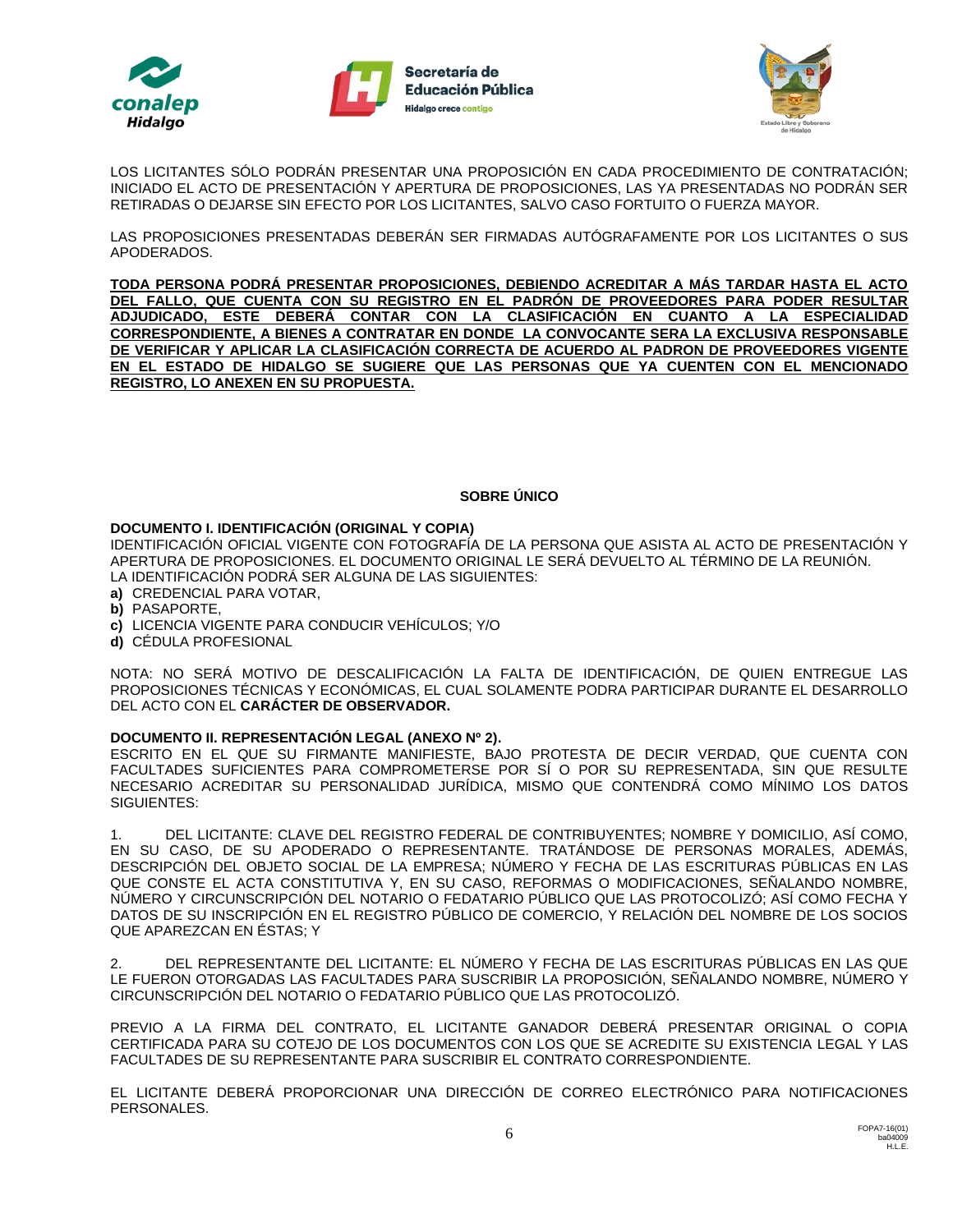





NOTA: NO SERÁ MOTIVO DE DESCALIFICACIÓN LA FALTA DE ACREDITAMIENTO DE LA PERSONALIDAD DE QUIEN ENTREGUE LAS PROPOSICIONES TÉCNICAS Y ECONÓMICAS, EL CUAL SOLAMENTE PODRA PARTICIPAR DURANTE EL DESARROLLO DEL ACTO CON EL **CARÁCTER DE OBSERVADOR.**

#### **DOCUMENTO III. ESCRITO BAJO PROTESTA DE DECIR VERDAD DE NO ENCONTRARSE EN LOS SUPUESTOS DEL ARTÍCULO 77 DE LA LEY DE ADQUISICIONES, ARRENDAMIENTOS Y SERVICIOS DEL SECTOR PÚBLICO DEL ESTADO DE HIDALGO Y COPIA SIMPLE DEL ACTA CONSTITUTIVA.**

DECLARACION ESCRITA DEL LICITANTE (PERSONA FÍSICA O MORAL) DONDE INDIQUE BAJO PROTESTA DE DECIR VERDAD QUE NO SE ENCUENTRA EN ALGUNO DE LOS SUPUESTOS DEL ARTÍCULO 77 DE LA LEY EN LA MATERIA, ASÍ COMO COPIA SIMPLE DE LAS ACTAS CONSTITUTIVAS, ESTATUTOS, REFORMAS O MODIFICACIONES.

### **DOCUMENTO IV. PRESENTACIÓN DE LA PROPOSICIÓN. (ANEXO NO. 1)**

LA DESCRIPCIÓN TÉCNICA DEBERÁ PRESENTARSE APEGADA A LAS ESPECIFICACIONES DE LOS **BIENES** QUE SE SEÑALA EN EL ANEXO Nº 1, CONSIDERÁNDOSE LAS MODIFICACIONES Y/O CORRECCIONES QUE SE HUBIEREN ACORDADO, EN LA JUNTA DE ACLARACIONES QUE FORMA PARTE INTEGRANTE DE LAS CONVOCATORIA A LA LICITACIÓN PÚBLICA.

**DEBIÉNDOSE SEÑALAR MARCA, MODELO Y OTROS DETALLES QUE IDENTIFIQUEN PLENAMENTE LOS BIENES.**

#### **EL LICITANTE DEBERÁ MANIFESTAR POR ESCRITO EL TIEMPO QUE GARANTIZA LOS BIENES.**

EN LAS PARTIDAS O CONCEPTOS QUE NO EXISTA OFERTA POR PARTE DEL LICITANTE SE DEBERÁ INDICAR EN EL RENGLÓN CORRESPONDIENTE LA PALABRA "NO COTIZO" O EN SU CASO CONTRARIO PODRÁ NO INCLUIR DICHAS PARTIDAS EN SU PROPOSICIÓN.

EN CASO DE PRESENTAR DESCRIPCIÓN INCOMPLETA DE LOS **BIENES,** OMISIÓN DE MARCA PROPUESTA O MODELO, CANTIDADES DIFERENTES A LAS SOLICITADAS Y EN GENERAL LA FALTA DE ALGÚN REQUISITO INCLUIDO EN ESTE DOCUMENTO O DE INFORMACIÓN CONTENIDA EN EL ANEXO NO. 1 DE LA PRESENTE CONVOCATORIA A LA LICITACIÓN PÚBLICA, SE DESECHARÁ LA PARTIDA O CONCEPTO CORRESPONDIENTE.

NO DEBERÁ PRESENTAR OPCIONES TÉCNICAS.

LA PROPOSICIÓN INCLUIRÁ LA CANTIDAD REQUERIDA, POR PARTIDA O CONCEPTO, PRECIO UNITARIO E IMPORTE. LOS DESCUENTOS ESPECIALES QUE OTORGUEN DEBERÁN ESTAR INCLUIDOS EN EL PRECIO UNITARIO DEL BIEN COTIZADO, CON EXCEPCIÓN DEL 16% DE I.V.A.

DEBERÁN OBTENER LA SUMA TOTAL DE SU OFERTA, DESGLOSANDO EL 16% DE I.V.A. E INDICANDO EL IMPORTE TOTAL CON NÚMERO Y LETRA.

EN CASO DE EXISTIR DIFERENCIA EN EL IMPORTE TOTAL ASENTADO CON NÚMERO Y EL CONSIGNADO CON LETRA, SE TOMARÁ COMO CORRECTO EL SEÑALADO CON LETRA.

LAS CONDICIONES DE PAGO, PLAZO Y CONDICIONES DE ENTREGA, LUGAR DE ENTREGA, GARANTÍA Y VIGENCIA DE LA PROPOSICIÓN DEBERÁN INCLUIRSE, APEGÁNDOSE ESTRICTAMENTE A LAS SEÑALADAS EN ESTA CONVOCATORIA A LA LICITACIÓN PÚBLICA.

#### **DOCUMENTO V. DECLARACIÓN DE INTEGRIDAD (ANEXO Nº 3)**

DECLARACIÓN DE INTEGRIDAD EN LA QUE MANIFIESTE, BAJO PROTESTA DE DECIR VERDAD, QUE POR SÍ MISMO O A TRAVÉS DE INTERPÓSITA PERSONA, SE ABSTENDRÁ DE ADOPTAR CONDUCTAS PARA QUE LOS SERVIDORES PÚBLICOS DEL CONVOCANTE, INDUZCAN O ALTEREN LAS EVALUACIONES DE LAS PROPOSICIONES, EL RESULTADO DEL PROCEDIMIENTO, U OTROS ASPECTOS QUE OTORGUEN CONDICIONES MÁS VENTAJOSAS CON RELACIÓN A LOS DEMÁS PARTICIPANTES.

#### **DOCUMENTO VI. GARANTÍA DE SERIEDAD**

LA SERIEDAD DE LA FORMALIZACIÓN DE LA PROPUESTA. EL PORCENTAJE DE ESTA GARANTÍA SERÁ DEL **CINCO POR CIENTO** DE LA PROPOSICIÓN DEL PROVEEDOR, CONSIDERANDO EL IVA Y SE GARANTIZARÁ MEDIANTE: **CHEQUE CERTIFICADO O DE CAJA, O FIANZA OTORGADA POR UNA INSTITUCIÓN AUTORIZADA, A NOMBRE DEL COLEGIO DE EDUCACIÓN PROFESIONAL TECNICA DEL ESTADO DE HIDALGO.**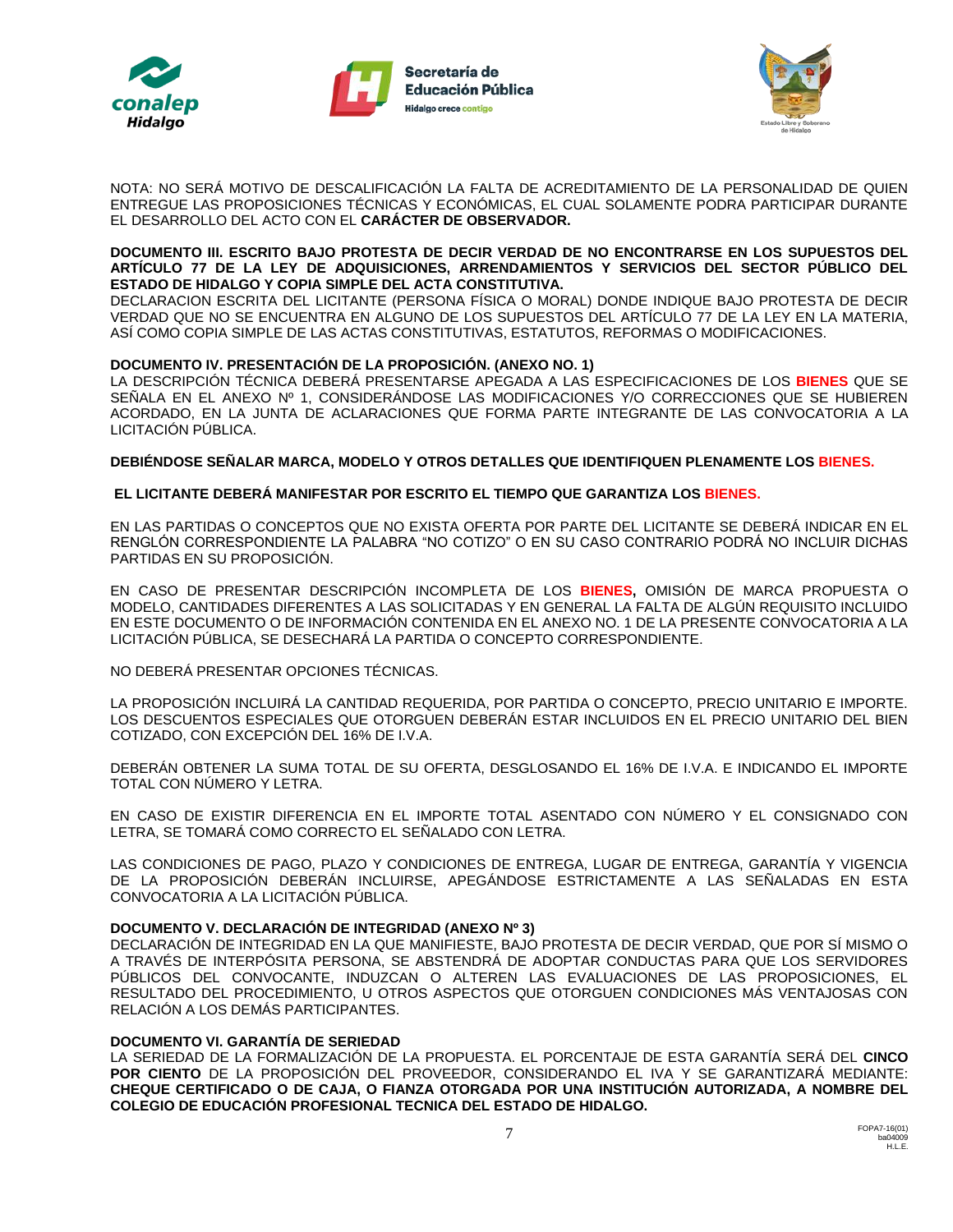





#### **DICHA GARANTIA DEBERA SER DEVUELTA AL SEXTO DIA POSTERIOR AL FALLO EN EL SUPUESTO DE NO HABER INCONFORMIDAD PRESENTADA POR ALGUN PROVEEDOR.**

**DOCUMENTO VII. FORMATO QUE DEBERÁN PRESENTAR LOS LICITANTES QUE PARTICIPEN EN EL PROCEDIMIENTO DE CONTRATACION, EN CASO DE EXISTIR IGUALDAD DE CONDICIONES, SE DARÁ PREFERENCIA A LAS PERSONAS QUE INTEGREN EL SECTOR DE MICRO, PEQUEÑAS Y MEDIANAS EMPRESAS EN EL ESTADO. (ANEXO 4)**

#### **DOCUMENTO VIII. FORMATO EN EL QUE SEÑALEN LOS DOCUMENTOS REQUERIDOS PARA PARTICIPAR**

PRESENTAR FORMATO EN EL QUE SEÑALEN LOS DOCUMENTOS REQUERIDOS PARA PARTICIPAR, RELACIONÁNDOLO CON LOS PUNTOS ESPECIFICOS DE LA CONVOCATORIA A LA LICITACIÓN PÚBLICA EN LOS QUE SE SOLICITAN. EL FORMATO SERVIRÁ A CADA PARTICIPANTE COMO CONSTANCIA DE RECEPCIÓN DE LA DOCUMENTACIÓN QUE ENTREGUEN EN ESTE ACTO, ASENTÁNDOSE DICHA RECEPCIÓN EN EL ACTA RESPECTIVA O ANEXÁNDOSE COPIA DE LA CONSTANCIA ENTREGADA A CADA LICITANTE. LA FALTA DE PRESENTACIÓN DEL FORMATO NO SERÁ MOTIVO DE DESECHAMIENTO Y SE EXTENDERÁ UN ACUSE DE RECIBO DE LA DOCUMENTACIÓN QUE ENTREGUE EL LICITANTE EN DICHO ACTO

### **2.4 PROPOSICIONES CONJUNTAS**

DOS O MÁS PERSONAS PODRÁN PRESENTAR CONJUNTAMENTE UNA PROPOSICIÓN JUSTIFICANDO EL HECHO, SIN NECESIDAD DE CONSTITUIR UNA SOCIEDAD, O UNA NUEVA SOCIEDAD EN CASO DE PERSONAS MORALES. EN ESTE SUPUESTO LA PROPOSICIÓN DEBERÁ SER FIRMADA POR EL REPRESENTANTE COMÚN QUE PARA ESE ACTO HAYA SIDO DESIGNADO POR EL GRUPO DE PERSONAS. SE DEBERA PRESENTAR EL CONVENIO FIRMADO POR CADA UNA DE LAS PERSONAS QUE INTEGREN UNA PROPOSICIÓN CONJUNTA, INDICANDO EN EL MISMO LAS OBLIGACIONES ESPECÍFICAS DEL CONTRATO QUE CORRESPONDERÁ A CADA UNA DE ELLAS.

CUANDO LA PROPOSICIÓN CONJUNTA RESULTE ADJUDICADA CON UN CONTRATO, DICHO INSTRUMENTO DEBERÁ SER FIRMADO POR EL REPRESENTANTE LEGAL DE CADA UNA DE LAS PERSONAS PARTICIPANTES EN LA PROPOSICIÓN, A QUIENES SE CONSIDERARÁ, PARA EFECTOS DEL PROCEDIMIENTO Y DEL CONTRATO, COMO RESPONSABLES SOLIDARIOS O MANCOMUNADOS.

LO ANTERIOR, SIN PERJUICIO DE QUE LAS PERSONAS QUE INTEGRAN LA PROPOSICIÓN CONJUNTA PUEDAN CONSTITUIRSE EN UNA NUEVA SOCIEDAD, PARA DAR CUMPLIMIENTO A LAS OBLIGACIONES PREVISTAS EN EL CONVENIO DE PROPOSICIÓN CONJUNTA, SIEMPRE Y CUANDO SE MANTENGA EN LA NUEVA SOCIEDAD LAS RESPONSABILIDADES DE DICHO CONVENIO.

LOS ACTOS, CONTRATOS, CONVENIOS O COMBINACIONES QUE LLEVEN A CABO LOS LICITANTES EN CUALQUIER ETAPA DEL PROCEDIMIENTO DE LICITACIÓN DEBERÁN APEGARSE A LO DISPUESTO POR LA LEY FEDERAL DE COMPETENCIA ECONÓMICA EN MATERIA DE PRÁCTICAS MONOPÓLICAS Y CONCENTRACIONES. CUALQUIER LICITANTE O CONVOCANTE PODRÁ HACER DEL CONOCIMIENTO DE LA COMISIÓN FEDERAL DE COMPETENCIA, HECHOS MATERIA DE LA CITADA LEY, PARA QUE RESUELVA LO CONDUCENTE.

LOS INTERESADOS PODRÁN AGRUPARSE PARA PRESENTAR UNA PROPOSICIÓN, CUMPLIENDO LOS SIGUIENTES ASPECTOS:

I. CUALQUIERA DE LOS INTEGRANTES DE LA AGRUPACIÓN, PODRÁ PRESENTAR EL ESCRITO MEDIANTE EL CUAL MANIFIESTE SU INTERÉS EN PARTICIPAR EN LA JUNTA DE ACLARACIONES Y EN EL PROCEDIMIENTO DE CONTRATACIÓN;

II. LAS PERSONAS QUE INTEGRAN LA AGRUPACIÓN DEBERÁN CELEBRAR EN LOS TÉRMINOS DE LA LEGISLACIÓN APLICABLE EL CONVENIO DE PROPOSICIÓN CONJUNTA, EN EL QUE SE ESTABLECERÁN CON PRECISIÓN LOS ASPECTOS SIGUIENTES:

A) NOMBRE, DOMICILIO Y REGISTRO FEDERAL DE CONTRIBUYENTES DE LAS PERSONAS INTEGRANTES, SEÑALANDO, EN SU CASO, LOS DATOS DE LOS INSTRUMENTOS PÚBLICOS CON LOS QUE SE ACREDITA LA EXISTENCIA LEGAL DE LAS PERSONAS MORALES Y, DE HABERLAS, SUS REFORMAS Y MODIFICACIONES, ASÍ COMO EL NOMBRE DE LOS SOCIOS QUE APAREZCAN EN ÉSTAS;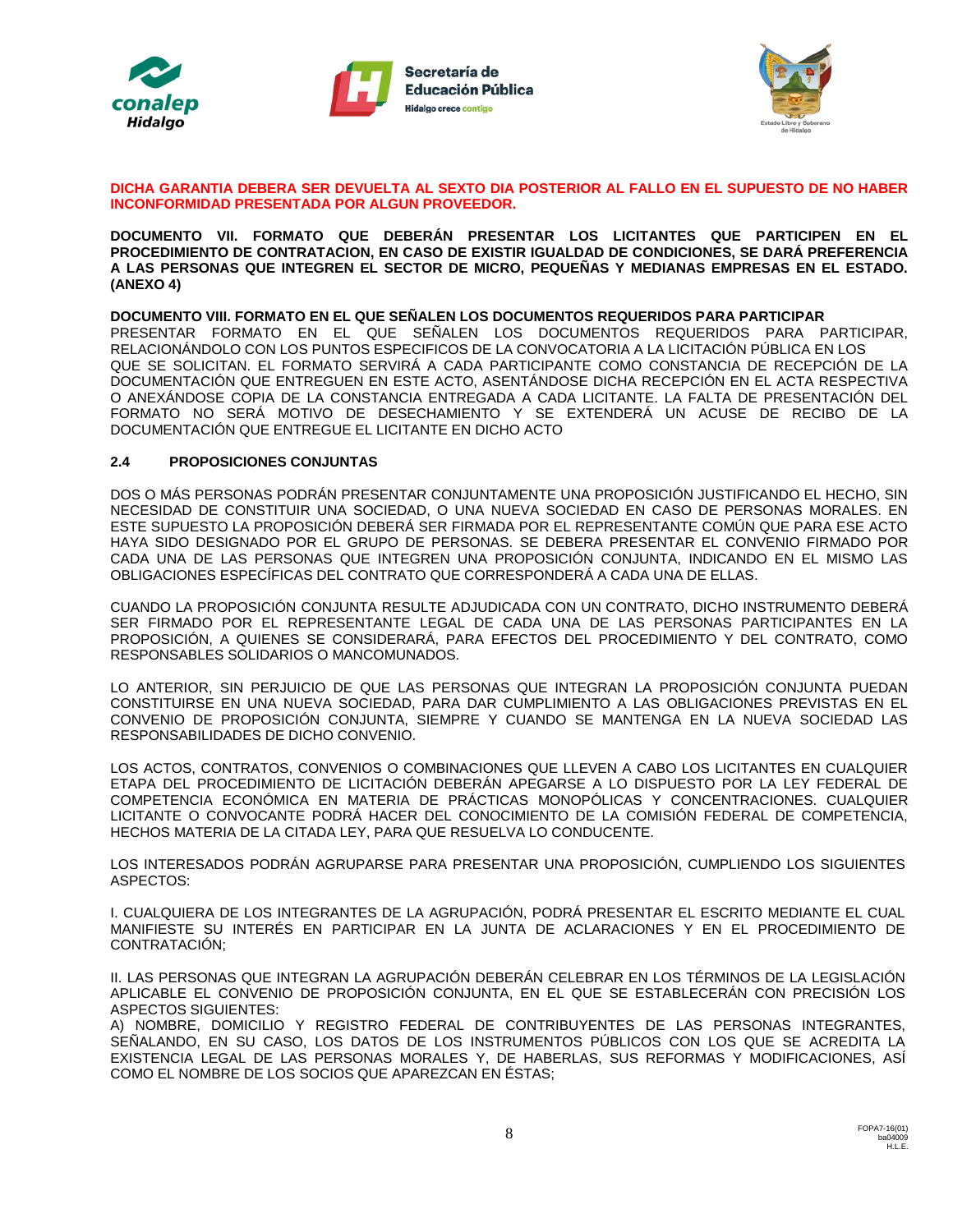





B) NOMBRE Y DOMICILIO DE LOS REPRESENTANTES DE CADA UNA DE LAS PERSONAS AGRUPADAS, SEÑALANDO, EN SU CASO, LOS DATOS DE LAS ESCRITURAS PÚBLICAS CON LAS QUE ACREDITEN LAS FACULTADES DE REPRESENTACIÓN;

C) DESIGNACIÓN DE UN REPRESENTANTE COMÚN, OTORGÁNDOLE PODER AMPLIO Y SUFICIENTE, PARA ATENDER TODO LO RELACIONADO CON LA PROPOSICIÓN Y CON EL PROCEDIMIENTO DE LICITACIÓN PÚBLICA; D) DESCRIPCIÓN DE LAS PARTES OBJETO DEL CONTRATO QUE CORRESPONDERÁ CUMPLIR A CADA PERSONA INTEGRANTE, ASÍ COMO LA MANERA EN QUE SE EXIGIRÁ EL CUMPLIMIENTO DE LAS OBLIGACIONES; Y E) ESTIPULACIÓN EXPRESA DE QUE CADA UNO DE LOS FIRMANTES QUEDARÁ OBLIGADO JUNTO CON LOS DEMÁS INTEGRANTES, YA SEA EN FORMA SOLIDARIA O MANCOMUNADA, SEGÚN SE CONVENGA, PARA EFECTOS DEL PROCEDIMIENTO DE CONTRATACIÓN Y DEL CONTRATO, EN CASO DE QUE SE LES ADJUDIQUE EL MISMO; Y

III. EN EL ACTO DE PRESENTACIÓN Y APERTURA DE PROPOSICIONES EL REPRESENTANTE COMÚN DE LA AGRUPACIÓN DEBERÁ SEÑALAR QUE LA PROPOSICIÓN SE PRESENTA EN FORMA CONJUNTA. EL CONVENIO A QUE HACE REFERENCIA LA FRACCIÓN II SE PRESENTARÁ CON LA PROPOSICIÓN Y, EN CASO DE QUE A LOS LICITANTES QUE LA HUBIEREN PRESENTADO SE LES ADJUDIQUE EL CONTRATO, DICHO CONVENIO, FORMARÁ PARTE INTEGRANTE DEL MISMO COMO UNO DE SUS ANEXOS; Y

EN EL SUPUESTO DE QUE SE ADJUDIQUE EL CONTRATO A LOS LICITANTES QUE PRESENTARON UNA PROPOSICIÓN CONJUNTA, EL CONVENIO INDICADO EN LA FRACCIÓN II Y LAS FACULTADES DEL APODERADO LEGAL DE LA AGRUPACIÓN QUE FORMALIZARÁ EL CONTRATO RESPECTIVO, DEBERÁN CONSTAR EN ESCRITURA PÚBLICA, SALVO QUE EL CONTRATO SEA FIRMADO POR TODAS LAS PERSONAS QUE INTEGRAN LA AGRUPACIÓN QUE FORMULA LA PROPOSICIÓN CONJUNTA O POR SUS REPRESENTANTES LEGALES, QUIENES EN LO INDIVIDUAL, DEBERÁN ACREDITAR SU RESPECTIVA PERSONALIDAD, O POR EL APODERADO LEGAL DE LA NUEVA SOCIEDAD QUE SE CONSTITUYA POR LAS PERSONAS QUE INTEGRAN LA AGRUPACIÓN QUE FORMULÓ LA PROPOSICIÓN CONJUNTA, ANTES DE LA FECHA FIJADA PARA LA FIRMA DEL CONTRATO, LO CUAL DEBERÁ COMUNICARSE MEDIANTE ESCRITO A LA CONVOCANTE POR DICHAS PERSONAS O POR SU APODERADO LEGAL, AL MOMENTO DE DARSE A CONOCER EL FALLO O A MÁS TARDAR EN LAS VEINTICUATRO HORAS SIGUIENTES.

## **2.5. ACTO DE PRESENTACIÓN Y APERTURA DE PROPOSICIONES.**

EL ACTO DE RECEPCIÓN Y APERTURA DE PROPOSICIONES SE LLEVARÁ A CABO EL DÍA **04 DE DICIEMBRE** DEL AÑO EN CURSO A LAS **11:30 HORAS** EN EL DOMICILIO QUE SE INDICA EN EL PUNTO 2.2 DE LA PRESENTE CONVOCATORIA A LA LICITACIÓN PÚBLICA.

LA ENTREGA DE PROPOSICIONES SE HARÁ EN SOBRE CERRADO QUE CONTENDRÁ LA OFERTA TÉCNICA Y ECONÓMICA. LA PROPOSICIÓN DEBERÁ SER FIRMADA AUTÓGRAFAMENTE POR LA PERSONA FACULTADA PARA ELLO EN LA ÚLTIMA HOJA DE CADA UNO DE LOS DOCUMENTOS QUE FORMAN PARTE DE LA MISMA, POR LO QUE NO SE DESECHARAN CUANDO LAS DEMÁS HOJAS QUE LA INTEGRAN O SUS ANEXOS CAREZCAN DE FIRMA O RÚBRICA.

LA DOCUMENTACIÓN DISTINTA A LA PROPOSICIÓN PODRÁ ENTREGARSE, A ELECCIÓN DEL LICITANTE, DENTRO O FUERA DEL SOBRE QUE LA CONTENGA, SIEMPRE Y CUANDO LA ENTREGA DE LA DOCUMENTACIÓN SE REALICE EN EL MISMO ACTO.

PREVIAMENTE AL ACTO DE PRESENTACIÓN Y APERTURA DE PROPOSICIONES, LA CONVOCANTE LLEVARÁ A CABO EL REGISTRO Y REVISIÓN PRELIMINAR, Y SE REALIZARÁ POR LO MENOS TREINTA MINUTOS ANTES DE LA HORA SEÑALADA PARA EL INICIO DE DICHO ACTO.

A PARTIR DE LA HORA SEÑALADA PARA EL INICIO DEL ACTO DE PRESENTACIÓN Y APERTURA DE PROPOSICIONES, EL PRESIDENTE DEL COMITÉ NO PERMITIRÁ EL ACCESO A NINGÚN LICITANTE NI OBSERVADOR, O SERVIDOR PÚBLICO AJENO AL ACTO. UNA VEZ INICIADO EL ACTO, SE PROCEDERÁ A REGISTRAR A LOS ASISTENTES, SALVO AQUÉLLOS QUE YA SE HUBIEREN REGISTRADO EN LOS TÉRMINOS DEL PÁRRAFO ANTERIOR, EN CUYO CASO SE PASARÁ LISTA A LOS MISMOS. NO HABRÁ TOLERANCIA PARA EL INICIO DEL ACTO DE PRESENTACIÓN Y APERTURA DE PROPOSICIONES, EL RECINTO SE CERRARÁ A LA HORA INDICADA Y NO SE ACEPTARÁN MÁS ASISTENTES NI LA INTEGRACION DE DOCUMENTO ALGUNO.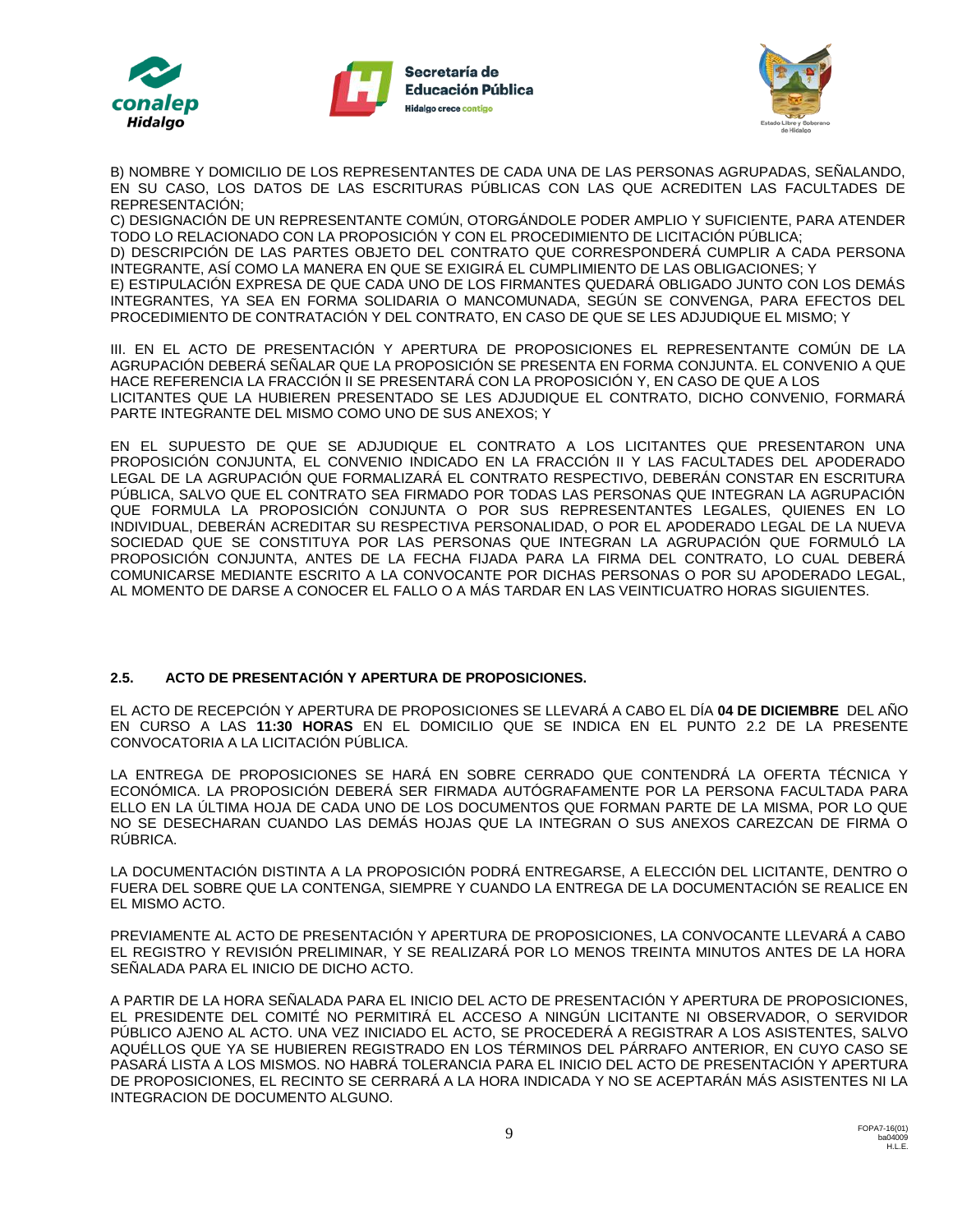





LOS LICITANTES DEBERÁN ENTREGAR SU SOBRE CERRADO AL PRESIDENTE DEL COMITÉ EN DICHO ACTO. EL ACTO NO PODRÁ CONCLUIR HASTA EN TANTO SE HAYAN ABIERTO TODOS LOS SOBRES RECIBIDOS.

EL ACTO DE PRESENTACIÓN Y APERTURA DE PROPOSICIONES SE LLEVARÁ A CABO CONFORME A LO SIGUIENTE:

**I.** DE ENTRE LOS LICITANTES QUE HAYAN ASISTIDO, ÉSTOS ELEGIRÁN A UNO, QUE EN FORMA CONJUNTA CON EL PRESIDENTE DEL COMITÉ RUBRICARÁN LA PROPUESTA TÉCNICA Y ECONÓMICA (ANEXO NO. 1), LA QUE PARA ESTOS EFECTOS CONSTARÁ DOCUMENTALMENTE;

**II.** UNA VEZ RECIBIDAS LAS PROPOSICIONES EN SOBRE CERRADO, SE PROCEDERÁ A SU APERTURA, HACIÉNDOSE CONSTAR LA DOCUMENTACIÓN PRESENTADA, SIN QUE ELLO IMPLIQUE LA EVALUACIÓN DE SU CONTENIDO LA CONVOCANTE ÚNICAMENTE HARÁ CONSTAR LA DOCUMENTACIÓN QUE PRESENTÓ CADA UNO DE LOS LICITANTES, SIN ENTRAR AL ANÁLISIS TÉCNICO, LEGAL O ADMINISTRATIVO DE SU CONTENIDO, POR LO QUE NINGUNA PROPUESTA PODRÁ SER DESECHADA EN ESTE ACTO; Y

**III.** SE LEVANTARÁ ACTA QUE SERVIRÁ DE CONSTANCIA DE LA CELEBRACIÓN DEL ACTO DE PRESENTACIÓN Y APERTURA DE LAS PROPOSICIONES, EN LA QUE SE HARÁ CONSTAR LA DOCUMENTACIÓN PRESENTADA, SE ASENTARÁN LAS MANIFESTACIONES QUE, EN SU CASO, EMITAN LOS LICITANTES EN RELACIÓN CON EL MISMO, ASÍ COMO LOS HECHOS RELEVANTES QUE SE HUBIEREN PRESENTADO; SE SEÑALARÁ LUGAR, FECHA Y HORA EN QUE SE DARÁ A CONOCER EL FALLO DE LA LICITACIÓN, FECHA QUE DEBERÁ QUEDAR COMPRENDIDA DENTRO DE LOS CINCO DÍAS HÁBILES SIGUIENTES A LA ESTABLECIDA PARA ESTE ACTO Y PODRÁ DIFERIRSE, SIEMPRE QUE EL NUEVO PLAZO FIJADO NO EXCEDA DE TRES DÍAS HÁBILES CONTADOS A PARTIR DE QUE CONCLUYA EL PLAZO ESTABLECIDO ORIGINALMENTE. EL PRESIDENTE DEL COMITÉ, ATENDIENDO AL NÚMERO DE PROPOSICIONES PRESENTADAS Y LAS PARTIDAS LICITADAS, PODRÁ OPTAR ENTRE DAR LECTURA AL PRECIO UNITARIO DE LAS PARTIDAS QUE INTEGRAN LAS PROPOSICIONES, O ANEXAR COPIA DE LA PROPUESTA ECONÓMICA DE LOS LICITANTES AL ACTA RESPECTIVA, DEBIENDO EN ESTE ÚLTIMO CASO, DAR LECTURA AL IMPORTE TOTAL DE CADA PROPOSICIÓN. EN AMBOS SUPUESTOS EL ANÁLISIS DETALLADO DE LAS PROPOSICIONES SE EFECTUARÁ POSTERIORMENTE POR LA CONVOCANTE, AL REALIZAR LA EVALUACIÓN DE LAS MISMAS.

UNA VEZ RECIBIDAS LAS PROPOSICIONES EN LA FECHA, HORA Y LUGAR ESTABLECIDOS, ÉSTAS NO PODRÁN RETIRARSE O DEJARSE SIN EFECTO, POR LO QUE DEBERÁN CONSIDERARSE VIGENTES DENTRO DEL PROCEDIMIENTO DE LICITACIÓN PÚBLICA HASTA SU CONCLUSIÓN.

## **2.6. CRITERIOS PARA LA ADJUDICACIÓN DEL CONTRATO.**

LOS CRITERIOS QUE SE APLICARÁN PARA LA ADJUDICACIÓN DEL CONTRATO, SERÁN LOS SIGUIENTES:

**EL COLEGIO DE EDUCACION PROFESIONAL TECNICA DEL ESTADO DE HIDALGO** ADJUDICARÁ POR PARTIDA**.**

PARA LA EVALUACIÓN DE LAS PROPOSICIONES, SE UTILIZARÁ EL MÉTODO DE EVALUACIÓN BINARIO, MEDIANTE EL CUAL SÓLO SE ADJUDICA A QUIEN CUMPLA LOS REQUISITOS ESTABLECIDOS Y OFERTE EL PRECIO SOLVENTE MÁS BAJO, SIEMPRE Y CUANDO ÉSTE RESULTE CONVENIENTE; SE EVALUARÁ AL MENOS LAS DOS PROPOSICIONES CUYO PRECIO RESULTE SER MÁS BAJO; DE NO RESULTAR ÉSTAS SOLVENTES, SE EVALUARÁN LAS QUE LES SIGAN EN PRECIO.

PARA DETERMINAR QUE UN PRECIO NO ES ACEPTABLE, AL MONTO DE CADA BIEN, SE LES SUMARÁ EL PORCENTAJE PREVISTO EN LA FRACCIÓN XXVI DEL ARTÍCULO 4 DE LA LEY. CUANDO ALGÚN PRECIO OFERTADO SEA SUPERIOR, ÉSTE SERÁ CONSIDERADO COMO NO ACEPTABLE.

EL PRECIO CONVENIENTE ÚNICAMENTE SE LLEVARÁ A CABO CUANDO SE REQUIERA ACREDITAR QUE UN PRECIO OFERTADO SE DESECHA PORQUE SE ENCUENTRA POR DEBAJO DEL PORCENTAJE DETERMINADO CONFORME A LA FRACCIÓN XXV DEL ARTÍCULO 4 DE LA LEY.

CUANDO SE DESECHE UNA PROPOSICIÓN POR CONSIDERAR QUE LOS PRECIOS NO SON CONVENIENTES O SE DETERMINE QUE SON NO ACEPTABLES, NO SE PODRÁ ADJUDICAR EL CONTRATO A LOS LICITANTES CUYAS PROPOSICIONES CONTENGAN DICHOS PRECIOS, DICHA DETERMINACIÓN SE INCORPORARÁ AL FALLO.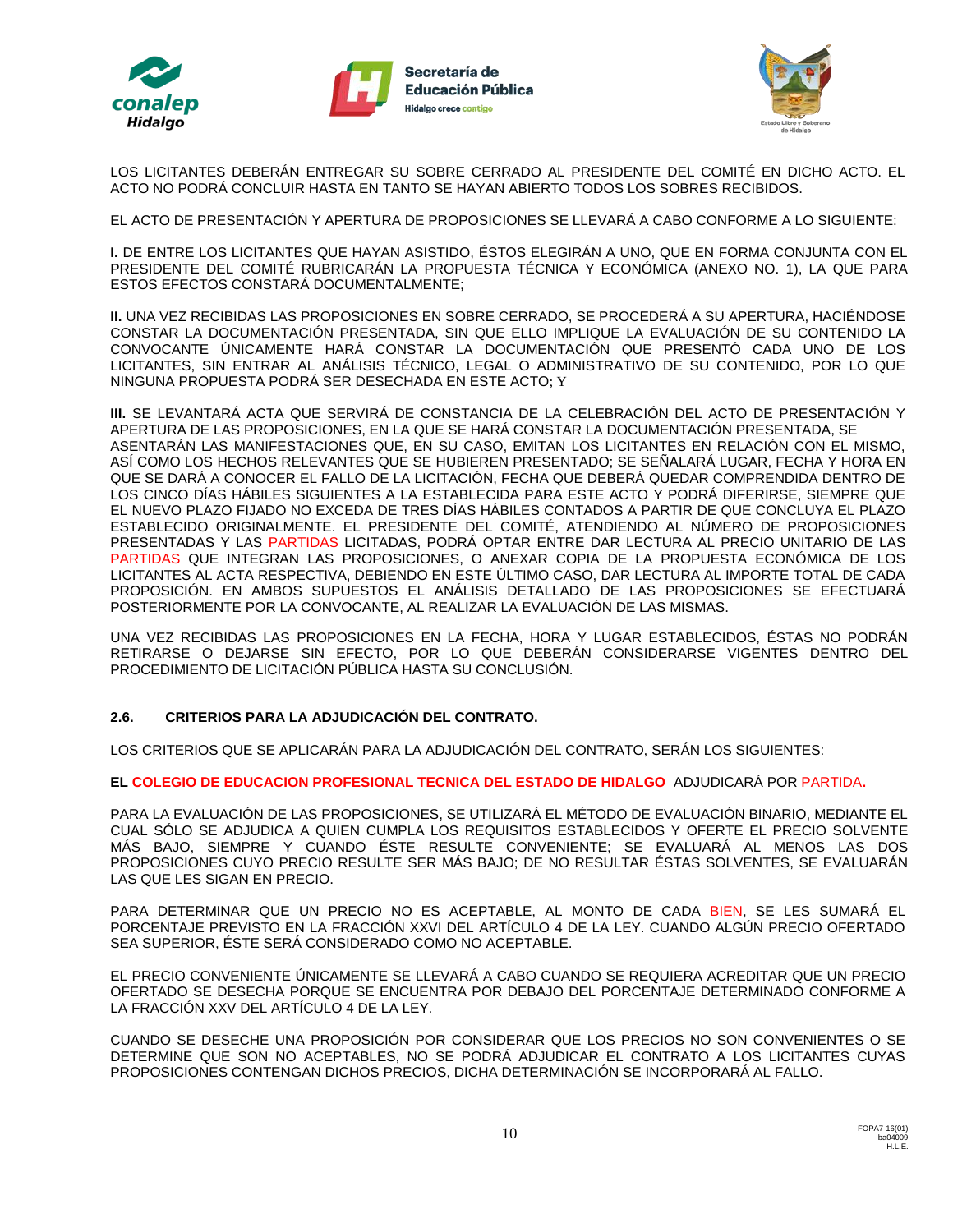





EN NINGÚN CASO EL CONVOCANTE O LOS LICITANTES PODRÁN SUPLIR O CORREGIR LAS DEFICIENCIAS DE LAS PROPOSICIONES PRESENTADAS

UNA VEZ HECHA LA EVALUACIÓN DE LAS PROPOSICIONES, EL CONTRATO SE ADJUDICARÁ AL LICITANTE CUYA OFERTA RESULTE SOLVENTE, PORQUE CUMPLE CON LOS REQUISITOS LEGALES, TÉCNICOS Y ECONÓMICOS ESTABLECIDOS EN ESTA CONVOCATORIA A LA LICITACIÓN, Y POR TANTO GARANTIZA EL CUMPLIMIENTO DE LAS OBLIGACIONES RESPECTIVAS.

EN CASO DE EXISTIR IGUALDAD DE CONDICIONES, SE DARÁ PREFERENCIA A LAS PERSONAS QUE INTEGRAN EL SECTOR DE MICRO, PEQUEÑAS Y MEDIANAS EMPRESAS.

DE SUBSISTIR EL EMPATE ENTRE LAS PERSONAS DEL SECTOR SEÑALADO, LA ADJUDICACIÓN SE EFECTUARÁ A FAVOR DEL LICITANTE QUE RESULTE GANADOR DEL SORTEO MANUAL POR INSACULACIÓN, PARA LO CUAL SERÁ CONVOCADO UN REPRESENTANTE DEL ÓRGANO INTERNO DE CONTROL DEL CONVOCANTE.

## **2.7. DESCALIFICACIÓN DEL LICITANTE.**

SERÁ CAUSA DE DESCALIFICACIÓN:

A) EL INCUMPLIMIENTO DE CUALQUIERA DE LOS REQUISITOS ESTABLECIDOS EN ESTA CONVOCATORIA A LA LICITACIÓN PÚBLICA;

B) EL LICITANTE QUE POR SÍ MISMO O A TRAVÉS DE INTERPÓSITA PERSONA, ADOPTE CONDUCTAS PARA QUE LOS SERVIDORES PÚBLICOS DEL CONVOCANTE INDUZCAN O ALTEREN LAS EVALUACIONES DE LAS PROPOSICIONES, EL RESULTADO DEL PROCEDIMIENTO, U OTROS ASPECTOS QUE LE OTORGUEN CONDICIONES MÁS VENTAJOSAS CON RELACIÓN A LOS DEMÁS PARTICIPANTES; Y

C) SI SE COMPRUEBA QUE ALGÚN LICITANTE HA ACORDADO CON OTRO U OTROS ELEVAR EL COSTO DE LOS BIENES, O CUALQUIER OTRO ACUERDO QUE TENGA COMO FIN OBTENER UNA VENTAJA SOBRE LOS DEMÁS **LICITANTES** 

LAS CONDICIONES QUE TENGAN COMO PROPÓSITO FACILITAR LA PRESENTACIÓN DE LAS PROPOSICIONES Y AGILIZAR LA CONDUCCIÓN DE LOS ACTOS DE LA LICITACIÓN, ASÍ COMO CUALQUIER OTRO REQUISITO CUYO INCUMPLIMIENTO, POR SÍ MISMO, O DEFICIENCIA EN SU CONTENIDO NO AFECTE LA SOLVENCIA DE LAS PROPOSICIONES, NO SERÁN OBJETO DE EVALUACIÓN Y SE TENDRÁN POR NO ESTABLECIDAS. LA INOBSERVANCIA POR PARTE DE LOS LICITANTES RESPECTO A DICHAS CONDICIONES O REQUISITOS NO SERÁ MOTIVO PARA DESECHAR SUS PROPOSICIONES.

LOS REQUISITOS CUYO INCUMPLIMIENTO NO AFECTA LA SOLVENCIA DE LA PROPOSICIÓN SERÁN:

**I.** PROPONER UN PLAZO DE ENTREGA MENOR AL SOLICITADO, EN CUYO CASO, DE RESULTAR ADJUDICADO Y DE CONVENIR AL CONVOCANTE PUDIERA ACEPTARSE;

**II.** OMITIR ASPECTOS QUE PUEDAN SER CUBIERTOS CON INFORMACIÓN CONTENIDA EN LA PROPIA PROPUESTA TÉCNICA O ECONÓMICA;

**III.** UTILIZAR FORMATOS DISTINTOS A LOS ESTABLECIDOS, SIEMPRE QUE EN LOS MISMOS SE PROPORCIONE DE MANERA CLARA LA INFORMACIÓN REQUERIDA; Y

**IV.** CUALQUIER OTRO QUE NO TENGA POR OBJETO DETERMINAR LA SOLVENCIA DE LA PROPOSICIÓN PRESENTADA.

## **2.8. LICITACIÓN O PARTIDAS DESIERTAS.**

LA LICITACIÓN O PARTIDA SERÁ DECLARADA DESIERTA CUANDO:

- a) NO SE PRESENTE NINGUNA PROPOSICIÓN
- b) CUANDO LA TOTALIDAD DE LAS PROPOSICIONES PRESENTADAS NO REÚNAN LOS REQUISITOS SOLICITADOS; O
- c) LOS PRECIOS DE LOS BIENES OFERTADO NO RESULTA ACEPTABLE O CONVENIENTE.

#### **2.9. CANCELACIÓN DE LA LICITACIÓN O PARTIDAS**

SE PODRÁ CANCELAR UNA LICITACIÓN, PARTIDAS O CONCEPTOS INCLUIDOS EN ÉSTA, CUANDO SE PRESENTE CASO FORTUITO; FUERZA MAYOR; EXISTAN CIRCUNSTANCIAS JUSTIFICADAS QUE EXTINGAN LA NECESIDAD PARA ADQUIRIR LOS BIENES, O QUE DE CONTINUARSE CON EL PROCEDIMIENTO SE PUDIERA OCASIONAR UN DAÑO O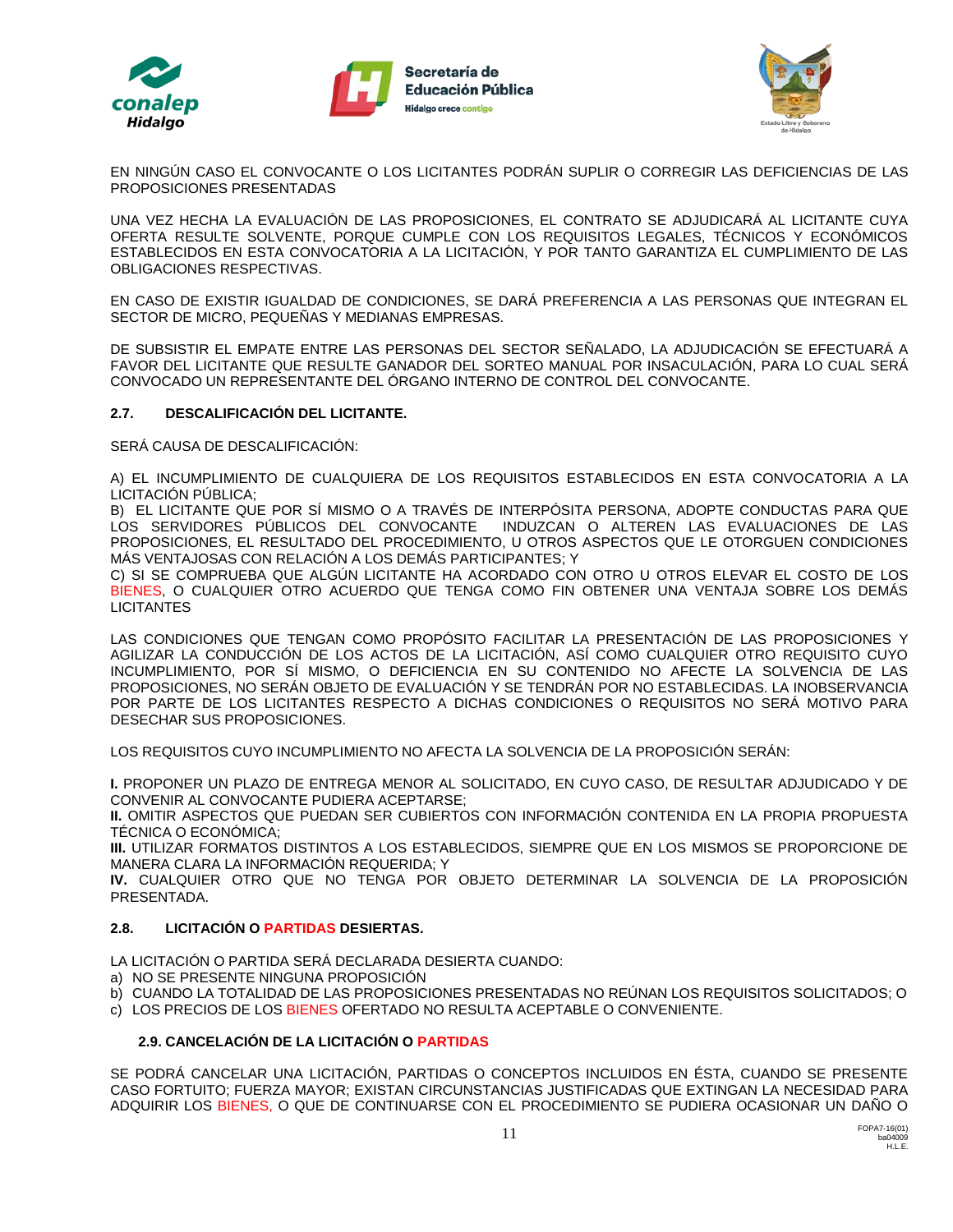





PERJUICIO A LA PROPIA CONVOCANTE. LA DETERMINACIÓN DE DAR POR CANCELADA LA LICITACIÓN, PARTIDAS O CONCEPTOS, DEBERÁ PRECISAR EL ACONTECIMIENTO QUE MOTIVA LA DECISIÓN Y SERÁ SUSCRITA POR EL TITULAR DEL CONVOCANTE, LA CUAL SE HARÁ DEL CONOCIMIENTO DE LOS LICITANTES.

#### **2.10. ACTO DE FALLO**

EL ACTO DE FALLO SE LLEVARÁ A CABO EL DÍA **06 DE DICIEMBRE** DEL AÑO EN CURSO A LAS **12:00 HORAS** EN EL DOMICILIO QUE SE INDICA EN EL PUNTO 2.2 DE LA PRESENTE CONVOCATORIA A LA LICITACIÓN PÚBLICA.

SE DARÁ A CONOCER EL FALLO EN JUNTA PÚBLICA A LA QUE LIBREMENTE PODRÁN ASISTIR LOS LICITANTES QUE HUBIERAN PRESENTADO PROPOSICIÓN, ENTREGÁNDOSELES COPIA DEL MISMO Y LEVANTÁNDOSE EL ACTA RESPECTIVA. ASIMISMO, EL CONTENIDO DEL FALLO SE DIFUNDIRÁ A TRAVÉS DE LA PÁGINA DE INTERNET DE LA CONVOCANTE. A LOS LICITANTES QUE NO HAYAN ASISTIDO A LA JUNTA PÚBLICA, SE LES ENVIARÁ POR CORREO ELECTRÓNICO UN AVISO INFORMÁNDOLES QUE EL ACTA DEL FALLO SE ENCUENTRA A SU DISPOSICIÓN A TRAVÉS DE LOS MEDIOS ANTES MENCIONADOS.

CON LA NOTIFICACIÓN DEL FALLO POR EL QUE SE ADJUDICA EL CONTRATO, LAS OBLIGACIONES DERIVADAS DE ÉSTE SERÁN EXIGIBLES, SIN PERJUICIO DE LA OBLIGACIÓN DE LAS PARTES DE FIRMARLO EN LA FECHA Y TÉRMINOS SEÑALADOS.

CONTRA EL FALLO PROCEDERÁ LA INCONFORMIDAD EN TÉRMINOS DEL TÍTULO OCTAVO, CAPÍTULO PRIMERO DE LA LEY.

CUANDO SE ADVIERTA EN EL FALLO LA EXISTENCIA DE UN ERROR ARITMÉTICO, MECANOGRÁFICO O DE CUALQUIER OTRA NATURALEZA, QUE NO AFECTE EL RESULTADO DE LA EVALUACIÓN REALIZADA POR EL CONVOCANTE, DENTRO DE LOS CINCO DÍAS HÁBILES SIGUIENTES A SU NOTIFICACIÓN Y SIEMPRE QUE NO SE HAYA FIRMADO EL CONTRATO, EL COMITÉ PROCEDERÁ A SU CORRECCIÓN, ACLARANDO O RECTIFICANDO EL MISMO, MEDIANTE EL ACTA ADMINISTRATIVA CORRESPONDIENTE, EN LA QUE SE HARÁN CONSTAR LOS MOTIVOS QUE LO ORIGINARON Y LAS RAZONES QUE SUSTENTAN SU ENMIENDA, HECHO QUE SE NOTIFICARÁ A LOS LICITANTES QUE HUBIERAN PARTICIPADO EN EL PROCEDIMIENTO DE CONTRATACIÓN, REMITIENDO COPIA DE LA MISMA AL ÓRGANO INTERNO DE CONTROL DEL ÁREA RESPONSABLE DE LA CONTRATACIÓN DENTRO DE LOS CINCO DÍAS HÁBILES POSTERIORES A LA FECHA DE SU FIRMA.

SI EL ERROR COMETIDO EN EL FALLO NO FUERA SUSCEPTIBLE DE CORRECCIÓN CONFORME A LO DISPUESTO EN EL PÁRRAFO ANTERIOR, EL COMITÉ DARÁ VISTA DE INMEDIATO A LA CONTRALORÍA O AL ÓRGANO INTERNO DE CONTROL, A EFECTO DE QUE EMITA LAS DIRECTRICES PARA SU REPOSICIÓN.

LAS PROPOSICIONES DESECHADAS PODRÁN SER DEVUELTAS A LOS LICITANTES QUE LO SOLICITEN, UNA VEZ TRANSCURRIDOS NOVENTA DÍAS NATURALES CONTADOS A PARTIR DE LA FECHA EN QUE SE DÉ A CONOCER EL FALLO, SALVO QUE EXISTA ALGUNA INCONFORMIDAD EN TRÁMITE, EN CUYO CASO LAS PROPOSICIONES DEBERÁN CONSERVARSE HASTA LA TOTAL CONCLUSIÓN DE LA INCONFORMIDAD E INSTANCIAS SUBSECUENTES; AGOTADOS DICHOS TÉRMINOS EL CONVOCANTE PROCEDERÁ A SU DESTRUCCIÓN EN TÉRMINOS DE LA LEY DE LA MATERIA.

## **3. FIRMA DEL CONTRATO**

LA CONVOCATORIA A LA LICITACIÓN, EL CONTRATO Y SUS ANEXOS SON LOS INSTRUMENTOS QUE VINCULAN A LAS PARTES EN SUS DERECHOS Y OBLIGACIONES. LAS ESTIPULACIONES QUE SE ESTABLEZCAN EN EL CONTRATO NO DEBERÁN MODIFICAR LAS CONDICIONES PREVISTAS EN LA CONVOCATORIA A LA LICITACIÓN Y SUS JUNTAS DE ACLARACIONES; EN CASO DE DISCREPANCIA, PREVALECERÁ LO ESTIPULADO EN ÉSTAS.

CON LA NOTIFICACIÓN DEL FALLO SERÁN EXIGIBLES LOS DERECHOS Y OBLIGACIONES ESTABLECIDOS EN LAS BASES DE LA LICITACIÓN Y OBLIGARÁN A LA PERSONA A QUIEN SE HAYA ADJUDICADO, A FIRMAR EL CONTRATO EN LA FECHA, HORA Y LUGAR PREVISTOS. ASIMISMO, CON LA NOTIFICACIÓN DEL FALLO SE REALIZARÁ LA REQUISICIÓN DE LOS BIENES.

LOS DERECHOS Y OBLIGACIONES QUE SE DERIVEN DE LOS CONTRATOS NO PODRÁN SER CEDIDOS POR EL PROVEEDOR A FAVOR DE CUALQUIER OTRA PERSONA FÍSICA O MORAL, CON EXCEPCIÓN DE LOS DERECHOS DE COBRO EN CUYO CASO DEBERÁ CONTAR CON EL CONSENTIMIENTO ESCRITO DEL CONVOCANTE.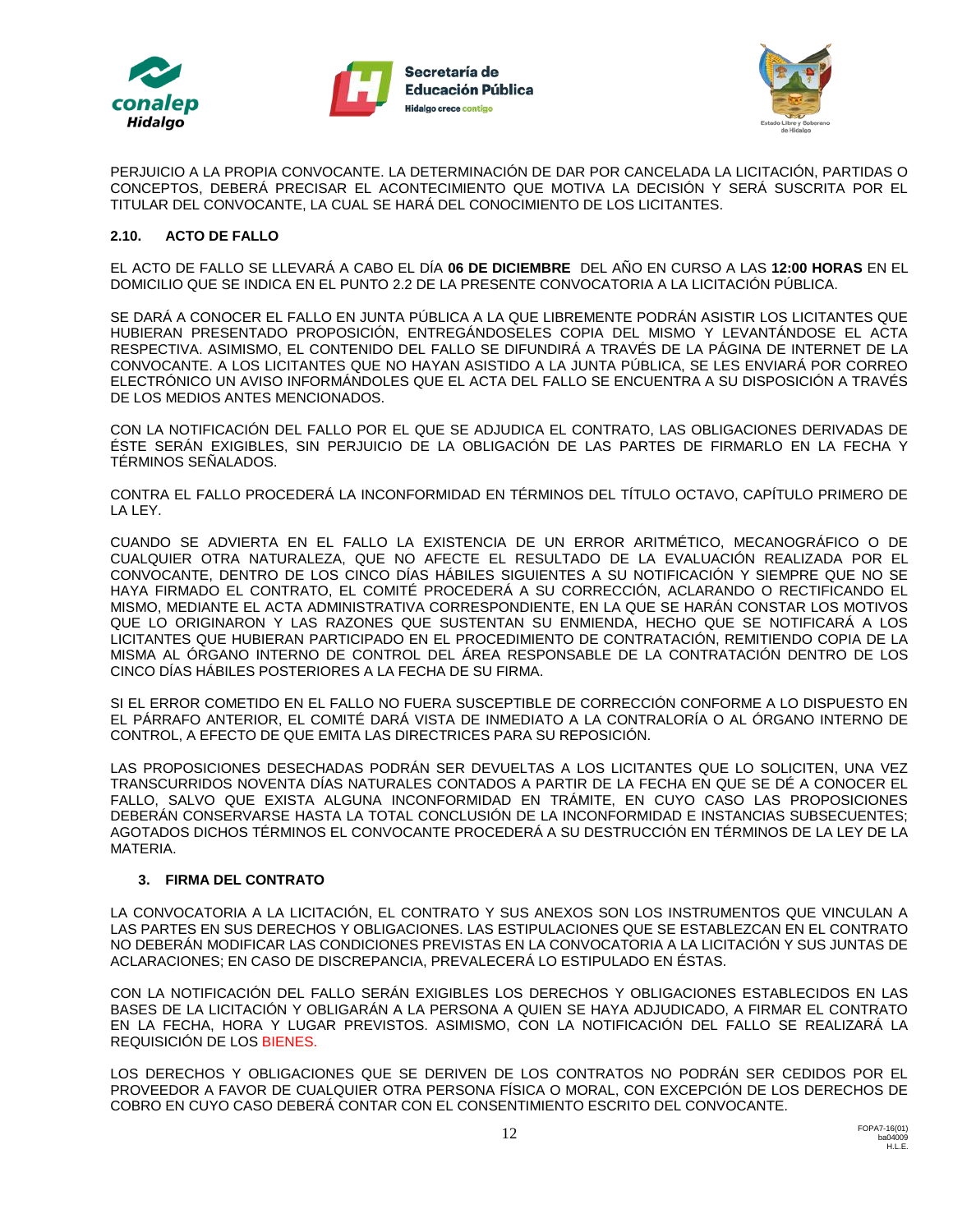





PREVIO A LA FIRMA DEL CONTRATO, EL LICITANTE A QUIEN SE LE ADJUDIQUE EL MISMO DEBERÁ PRESENTAR PARA SU COTEJO, ORIGINAL O COPIA CERTIFICADA DE LOS SIGUIENTES DOCUMENTOS:

I. TRATÁNDOSE DE PERSONA MORAL, TESTIMONIO DE LA ESCRITURA PÚBLICA EN LA QUE CONSTE QUE FUE CONSTITUIDA CONFORME A LAS LEYES MEXICANAS Y QUE TIENE SU DOMICILIO EN EL TERRITORIO NACIONAL, DEBIDAMENTE INSCRITA EN EL REGISTRO PÚBLICO DE LA PROPIEDAD Y EL COMERCIO;

II. TRATÁNDOSE DE PERSONA FÍSICA, COPIA CERTIFICADA DEL ACTA DE NACIMIENTO O, EN SU CASO, CARTA DE NATURALIZACIÓN RESPECTIVA, EXPEDIDA POR LA AUTORIDAD COMPETENTE, ASÍ COMO LA DOCUMENTACIÓN CON LA QUE ACREDITE TENER SU DOMICILIO LEGAL EN EL TERRITORIO NACIONAL Y COPIA DE IDENTIFICACIÓN OFICIAL;

III. REGISTRO EN EL PADRÓN DE PROVEEDORES CON LA CLASIFICACIÓN CORRESPONDIENTE AL OBJETO DE LA CONTRATACIÓN; Y

IV. COPIA DE LA CÉDULA DEL REGISTRO FEDERAL DE CONTRIBUYENTES.

### **3.1. GARANTÍAS**

LOS PROVEEDORES QUE PRESENTEN PROPOSICIONES O CELEBREN LOS CONTRATOS, DEBERÁN GARANTIZAR: **I.** LA SERIEDAD DE LA FORMALIZACIÓN DE LA PROPUESTA. EL PORCENTAJE DE ESTA GARANTÍA SERÁ DEL CINCO POR CIENTO DE LA PROPOSICIÓN DEL PROVEEDOR;

**II.** EL CUMPLIMIENTO DE LOS CONTRATOS. ESTA GARANTÍA SERÁ DEL DIEZ POR CIENTO DEL MONTO TOTAL DEL CONTRATO.

LA GARANTÍA DE SERIEDAD PREVISTA EN ESTE APARTADO SE PRESENTARÁ AL MOMENTO DE LLEVAR A CABO LA PRESENTACIÓN Y APERTURA DE PROPOSICIONES; Y LA DE CUMPLIMIENTO DEL CONTRATO DEBERÁ PRESENTARSE A MÁS TARDAR DENTRO DE LOS TRES DÍAS HÁBILES SIGUIENTES A LA FIRMA DEL MISMO, SALVO QUE DE LA ENTREGA DE LOS BIENES SE REALICE DENTRO DEL CITADO PLAZO.

EL PROVEEDOR SELECCIONADO SE OBLIGA A SUJETARSE A LOS TÉRMINOS, LINEAMIENTOS, PROCEDIMIENTOS Y REQUISITOS QUE ESTABLECE LA LEY DE ADQUISICIONES, ARRENDAMIENTOS Y SERVICIOS DEL SECTOR PÙBLICO DEL ESTADO DE HIDALGO, CRITERIOS, LINEAMIENTOS EMITIDOS POR LA SECRETARÍA DE CONTRALORÍA Y DEMÁS DISPOSICIONES QUE LE SEAN APLICABLES.

CUANDO SE MODIFIQUE EL MONTO, PLAZO O VIGENCIA DEL CONTRATO DEBERÁ AJUSTARSE LA GARANTÍA OTORGADA.

#### **3.2. PENAS CONVENCIONALES.**

EN CASO DE INCUMPLIMIENTO EN LA ENTREGA DE LOS BIENES, EL PROVEEDOR DEBERÁ REINTEGRAR LOS ANTICIPOS QUE HAYA RECIBIDO MÁS LOS INTERESES CORRESPONDIENTES. LOS CARGOS SE CALCULARÁN SOBRE EL MONTO DEL ANTICIPO NO AMORTIZADO Y SE COMPUTARÁN POR DÍAS NATURALES, DESDE LA FECHA DE SU ENTREGA, HASTA LA FECHA EN QUE SE PONGAN EFECTIVAMENTE LAS CANTIDADES A DISPOSICIÓN DEL CONVOCANTE.

TRATÁNDOSE DE EXCESO EN LOS PAGOS QUE HAYA RECIBIDO EL PROVEEDOR, ÉSTE DEBERÁ REINTEGRAR LOS MISMOS, CONFORME A LO SEÑALADO EN EL PÁRRAFO ANTERIOR.

EN CASO DE RESCISIÓN DEL CONTRATO, EL PROVEEDOR DEBERÁ REINTEGRAR EL ANTICIPO Y, EN SU CASO, LOS PAGOS PROGRESIVOS QUE HAYA RECIBIDO MÁS LOS INTERESES PACTADOS EN EL CONTRATO. LOS INTERESES SE CALCULARÁN SOBRE EL MONTO DEL ANTICIPO NO AMORTIZADO, PAGOS PROGRESIVOS EFECTUADOS Y SE COMPUTARÁN POR DÍAS NATURALES DESDE LA FECHA DE SU ENTREGA HASTA LA FECHA EN QUE SE PONGAN EFECTIVAMENTE LAS CANTIDADES A DISPOSICIÓN DEL CONVOCANTE.

LA ENTREGA EXTEMPORÁNEA DE LOS BIENES SE PENALIZARÁ CON EL 3 (TRES) AL MILLAR POR CADA DÍA NATURAL DE DEMORA SOBRE EL IMPORTE DE LOS BIENES Y SERÁN DETERMINADAS EN RAZÓN DE LOS BIENES NO ENTREGADO OPORTUNAMENTE A PARTIR DE LA FECHA LÍMITE SEÑALADA PARA LA ENTREGA.

LOS PROVEEDORES, ESTÁN OBLIGADOS A RESPONDER DE LOS DEFECTOS Y VICIOS OCULTOS DE LA CALIDAD DE LOS BIENES, ASÍ COMO DE CUALQUIER OTRA RESPONSABILIDAD EN QUE HUBIEREN INCURRIDO, EN LOS TÉRMINOS SEÑALADOS EN EL CONTRATO Y EL CÓDIGO CIVIL PARA EL ESTADO DE HIDALGO.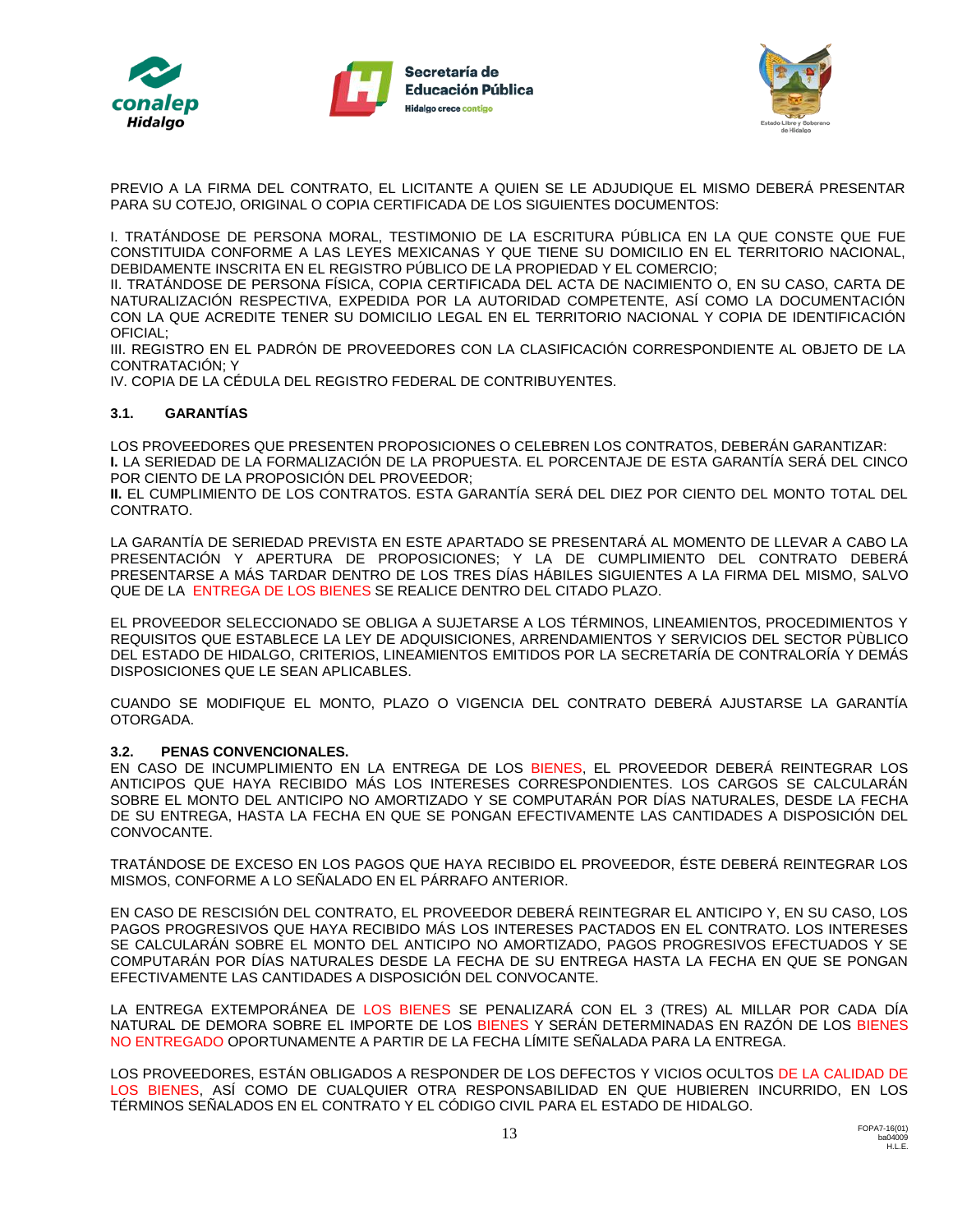





LOS PROVEEDORES CUBRIRÁN LAS CUOTAS COMPENSATORIAS QUE, CONFORME A LA LEY DE LA MATERIA, PUDIEREN ESTAR SUJETAS LAS IMPORTACIONES DE BIENES OBJETO DEL CONTRATO Y EN ESTOS CASOS, NO PROCEDERÁN INCREMENTOS A LOS PRECIOS PACTADOS, NI CUALQUIER OTRA MODIFICACIÓN AL CONTRATO.

EL CONVOCANTE POR CONDUCTO DEL SERVIDOR PÚBLICO QUE SUSCRIBIÓ EL CONTRATO RESPECTIVO, RESCINDIRÁ ADMINISTRATIVAMENTE EL CONTRATO EN CASO DE INCUMPLIMIENTO DE LAS OBLIGACIONES A CARGO DEL PROVEEDOR. SI PREVIAMENTE A LA CONCLUSIÓN DEL PROCEDIMIENTO DE RESCISIÓN DEL CONTRATO, SE HICIERE ENTREGA DE LOS BIENES, EL PROCEDIMIENTO INICIADO QUEDARÁ SIN EFECTO, PREVIA ACEPTACIÓN Y VERIFICACIÓN DEL CONVOCANTE DE QUE CONTINÚA VIGENTE LA NECESIDAD DE LOS MISMOS, APLICANDO, EN SU CASO, LAS PENAS CONVENCIONALES POR EL RETRASO.

ESTOS PROCEDIMIENTOS ADMINISTRATIVOS, SERÁN SIN PERJUICIO DE LAS ACCIONES QUE JUDICIALMENTE SE HAGAN VALER ANTE LOS TRIBUNALES COMPETENTES.

### **4. INCONFORMIDADES**

LA INCONFORMIDAD DEBERÁ PRESENTARSE POR ESCRITO, DIRECTAMENTE EN LAS OFICINAS DEL ÓRGANO INTERNO DE CONTROL DEL COLEGIO DE EDUCACION PROFESIONAL TECNICA DEL ESTADO DE HIDALGO UBICADAS EN: CIRCUITO EX HACIENDA DE LA CONCEPCION LOTE 17, SAN JUAN TILCUAUTLA, MPIO. SAN AGUSTIN TLAXIACA HGO. C.P 42160, O BIEN EN LA SECRETARÍA DE CONTRALORÍA, UBICADAS EN EL BOULEVARD LUIS DONALDO COLOSIO, LOTE 1 NÚMERO 204, COL. LUIS DONALDO COLOSIO, C.P. 42080, PACHUCA DE SOTO, HIDALGO, O A TRAVÉS DE LOS MEDIOS ELECTRÓNICOS QUE MEDIANTE DISPOSICIONES DE CARÁCTER ADMINISTRATIVO ESTABLEZCA LA CONTRALORÍA, DE ACUERDO A LO DISPUESTO EN EL ARTÍCULO 88 DE LA LEY.

### **EL COMITÉ**

PRESIDENTE

**SECRETARIO** 

\_\_\_\_\_\_\_\_\_\_\_\_\_\_\_\_\_\_\_\_\_\_\_\_\_\_\_\_ ARMANDO HERNANDEZ TELLO PRESIDENTE DEL CONALEP HIDALGO

\_\_\_\_\_\_\_\_\_\_\_\_\_\_\_\_\_\_\_\_\_\_\_\_\_\_\_\_ GERMÁN HERNÁNDEZ PÉREZ DIRECTOR DE ADMINISTRACIÓN DE RECURSOS DEL CONALEP HIDALGO

VOCAL

ASESOR

\_\_\_\_\_\_\_\_\_\_\_\_\_\_\_\_\_\_\_\_\_\_\_\_\_\_\_\_\_\_\_\_\_\_\_\_\_\_\_ CLAUDIA ESTRADA VAZQUEZ REPRESENTANTE DEL AREA JURIDICA DEL CONALEP

\_\_\_\_\_\_\_\_\_\_\_\_\_\_\_\_\_\_\_\_\_\_\_\_\_\_\_\_ GUADALUPE ORTIZ ARTEAGA DIRECTORA DE PLANEACIÓN Y EVALUACIÓN DEL CONALEP HIDALGO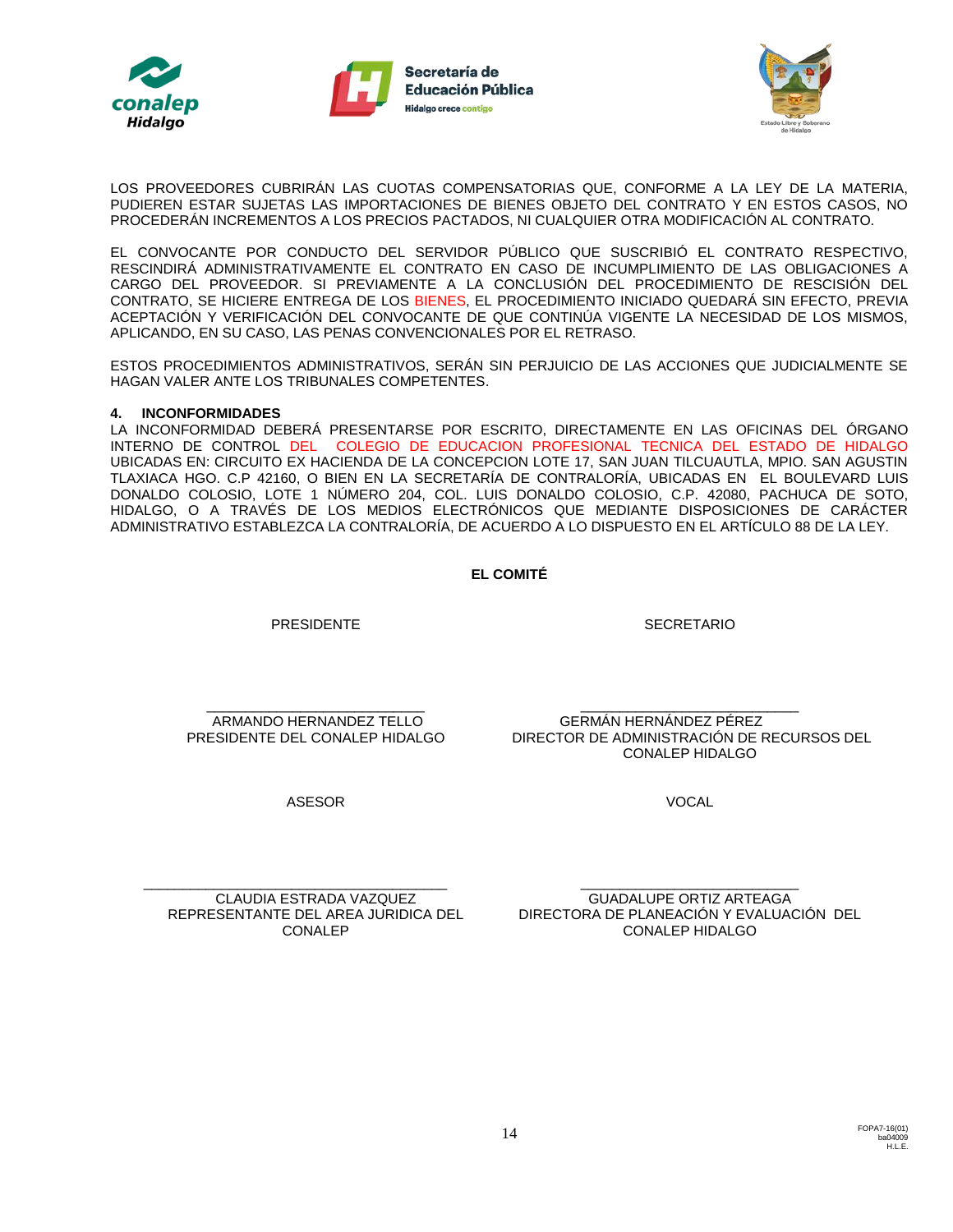





#### **ANEXO N° 1**

# **COLEGIO DE EDUCACION PROFESIONAL TECNICA DEL ESTADO DE HIDALGO**

# **LICITACIÓN PÚBLICA NACIONAL**

# **Nº CONALEPH541 10/2018**

SAN AGUSTIN TLAXIACA A 26 DE NOVIEMBRE DE 2018

#### **MUEBLES DE OFICINA Y ESTANTERIA**

| <b>PARTIDA</b> | <b>DESCRIPCIÓN</b>                                                                                                                                                                                                                                                                               | <b>UNIDAD</b><br><b>DE</b><br><b>MEDIDA</b> | <b>CANTIDAD</b> | <b>COSTO SIN</b><br><b>IVA</b> | <b>COSTO</b><br><b>CON IVA</b> | <b>TOTAL</b> |
|----------------|--------------------------------------------------------------------------------------------------------------------------------------------------------------------------------------------------------------------------------------------------------------------------------------------------|---------------------------------------------|-----------------|--------------------------------|--------------------------------|--------------|
| $\mathbf{1}$   | PUPITRE: De triplay, estructura tubular de<br>3/4 cuadrado cal.18 reforzado, con parrilla<br>de 3/4 y pintura horneada micropulverizada<br>negra texturizada, asiento, respaldo y paleta<br>de triplay de pino de 12 mm; moldeados<br>ergonomicamente y barnizados en color<br>natural.          | PIEZA                                       | 329             |                                |                                |              |
| $\overline{2}$ | SILLA DE OFICINA: reposabrazos y soporte<br>de espalda, ajuste neumático de altura, base<br>de estrella de 5 puntas con ruedas,<br><b>MEDIDAS:</b><br>101.6 cm (Al), 58.4 cm (An), 67.3 cm (Pr),<br>MATERIAL:<br>Tapizada en tela de malla, tela retardante al<br>fuego.                         | PIEZA                                       | 19              |                                |                                |              |
| $\overline{3}$ | Escritorio Ejecutivo: ergonómico con una<br>resistente base metálica, un entrepaño, un<br>cajón y un archivero, Incorpora regatones<br>para mayor equilibrio y estabilidad,<br><b>MEDIDAS:</b><br>87.50cm (Al.), 151cm (An.), 68.5 (Pr.),<br>MATERIAL:<br>MDF, cristal, metal, . COLOR:<br>Caoba | PIEZA                                       | 12              |                                |                                |              |
| 4              | RACK'S de almacenamiento para archivo<br>reforzado (1.9 x 0.3 x 0.9 m. aprox min)                                                                                                                                                                                                                | PIEZA                                       | 15              |                                |                                |              |
|                |                                                                                                                                                                                                                                                                                                  |                                             |                 |                                | <b>Subtotal</b>                | \$0.00       |
|                |                                                                                                                                                                                                                                                                                                  |                                             |                 |                                | I.V.A.                         | \$0.00       |
|                |                                                                                                                                                                                                                                                                                                  |                                             |                 |                                | <b>Total</b>                   | \$0.00       |

**NOTA: PRESENTAR CATALOGO DE ARTICULOS A OFERTAR.** 

**INDICARÁN EN SU OFERTA LOS SIGUIENTES DATOS:**

**CONDICIONES DE PAGO:\_\_\_\_\_\_\_\_\_\_\_\_\_\_\_\_\_** 

**VIGENCIA DE LA COTIZACIÓN: \_\_\_\_\_\_\_\_\_\_\_\_\_\_\_**

PLAZO Y CONDICIONES DE ENTREGA:

|  | <b>GARANTÍA DE LOS BIENES:</b> |  |
|--|--------------------------------|--|
|--|--------------------------------|--|

LUGAR DE ENTREGA: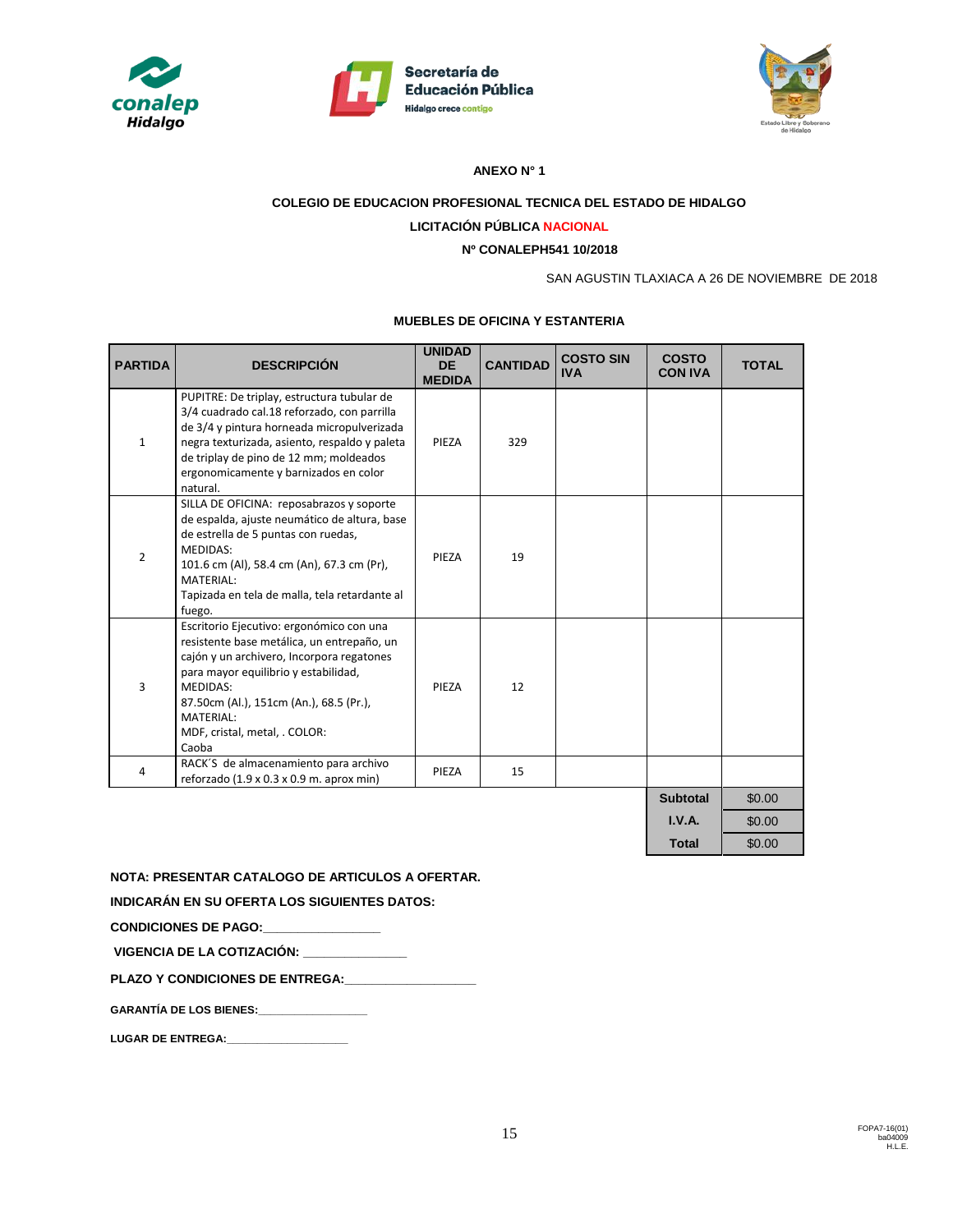





## **ANEXO Nº 2**

### **REPRESENTACIÓN LEGAL**

## **COLEGIO DE EDUCACION PROFESIONAL TECNICA DEL ESTADO DE HIDALGO**

### LICITACIÓN PÚBLICA NACIONAL **Nº CONALEPH541 10/2018**

(Nombre) , manifiesto bajo protesta de decir verdad, que los datos aquí asentados, son ciertos y han sido debidamente verificados, así como que cuento con facultades suficientes para suscribir la proposición en la presente Licitación Pública, a nombre y representación de: \_\_\_\_\_\_\_\_\_\_\_\_.

| Registro Federal de Contribuyentes:                                                                                                               |                                 |  |  |  |  |  |
|---------------------------------------------------------------------------------------------------------------------------------------------------|---------------------------------|--|--|--|--|--|
| CURP:                                                                                                                                             |                                 |  |  |  |  |  |
| Domicilio.-                                                                                                                                       |                                 |  |  |  |  |  |
| Calle y Número:                                                                                                                                   |                                 |  |  |  |  |  |
| Colonia:                                                                                                                                          | Delegación o Municipio:         |  |  |  |  |  |
| Código Postal:                                                                                                                                    | Entidad Federativa:             |  |  |  |  |  |
| Teléfonos:                                                                                                                                        | Fax:                            |  |  |  |  |  |
| Correo Electrónico:                                                                                                                               |                                 |  |  |  |  |  |
| Fecha:<br>No. de la Escritura Pública en la que consta su acta constitutiva:                                                                      |                                 |  |  |  |  |  |
| Nombre, Número y Lugar del Notario Público ante el cual se dio fe de la misma:                                                                    |                                 |  |  |  |  |  |
| Inscrita en el Registro Público de la Propiedad y del Comercio, bajo el n°. tomo --libro --, sección ---, fecha ------------<br><u>-</u> en______ |                                 |  |  |  |  |  |
| Relación de Accionistas.-<br>Apellido Paterno:                                                                                                    | Apellido Materno:<br>Nombre(s): |  |  |  |  |  |
| Descripción del Objeto Social:                                                                                                                    |                                 |  |  |  |  |  |
| Reformas al Acta Constitutiva:                                                                                                                    |                                 |  |  |  |  |  |
| Nombre del Apoderado o Representante:                                                                                                             |                                 |  |  |  |  |  |
| Datos del documento mediante el cual acredita su personalidad y facultades.-                                                                      |                                 |  |  |  |  |  |
| Escritura Pública Número:                                                                                                                         | Fecha:                          |  |  |  |  |  |
| Nombre, Número y Lugar del Notario Público ante el cual se otorgó:                                                                                |                                 |  |  |  |  |  |
|                                                                                                                                                   | a ____ de ____________ del 201_ |  |  |  |  |  |
| Protesto lo necesario.                                                                                                                            |                                 |  |  |  |  |  |

\_\_\_\_\_\_\_\_\_\_\_\_\_\_\_\_\_\_\_\_\_\_\_\_\_\_\_\_\_\_\_\_\_\_\_\_\_\_\_\_\_ **Nombre y Firma del Representante Legal**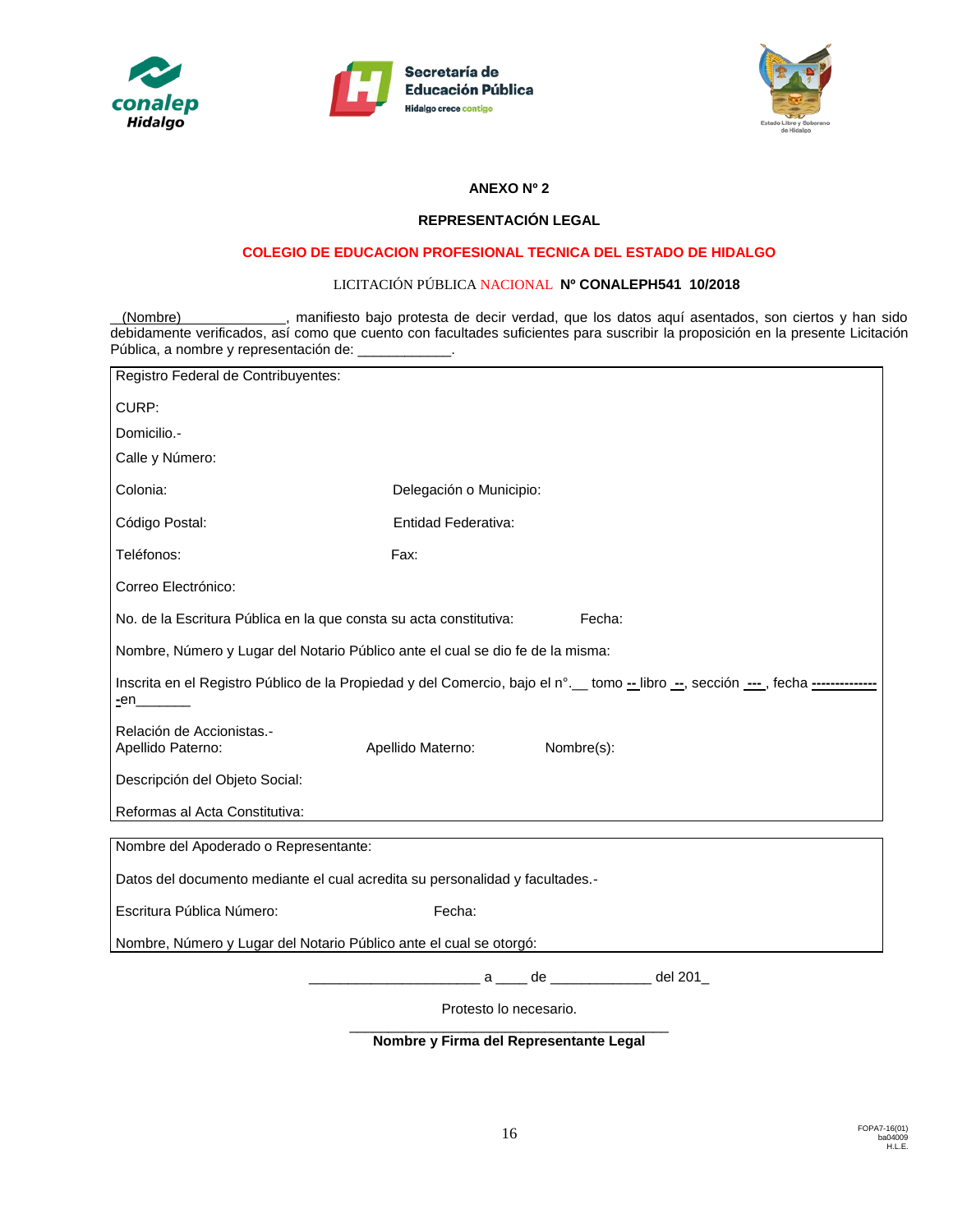





# **ANEXO Nº 3**

# **DECLARACIÓN DE INTEGRIDAD**

# **COLEGIO DE EDUCACION PROFESIONAL TECNICA DEL ESTADO DE HIDALGO**

# **LICITACIÓN PÚBLICA NACIONAL Nº CONALEPH541 10/2018**

LUGAR Y FECHA

NOMBRE DE LA CONVOCANTE

\_\_\_\_\_\_\_\_\_\_\_\_\_\_\_\_\_\_\_\_\_\_, EN MI CARÁCTER DE REPRESENTANTE LEGAL DE \_\_\_\_\_\_\_\_\_\_\_\_\_\_\_\_\_\_\_\_\_\_\_, POR MEDIO DEL PRESENTE Y BAJO PROTESTA DE DECIR VERDAD, MANIFIESTO QUE LA EMPRESA A LA CUAL REPRESENTO, POR SÍ MISMA O A TRAVÉS DE INTERPÓSITA PERSONA, SE ABSTENDRÁ DE ADOPTAR CONDUCTAS PARA QUE LOS SERVIDORES PÚBLICOS DEL CONVOCANTE, INDUZCAN O ALTEREN LAS EVALUACIONES DE LAS PROPOSICIONES, EL RESULTADO DEL PROCEDIMIENTO, U OTROS ASPECTOS QUE OTORGUEN CONDICIONES MÁS VENTAJOSAS CON RELACIÓN A LOS DEMÁS PARTICIPANTES.

SIN OTRO PARTICULAR, LE REITERO LA SEGURIDAD DE MI MÁS ALTA Y DISTINGUIDA CONSIDERACIÓN.

A T E N T A M E N T E

NOMBRE DEL LICITANTE.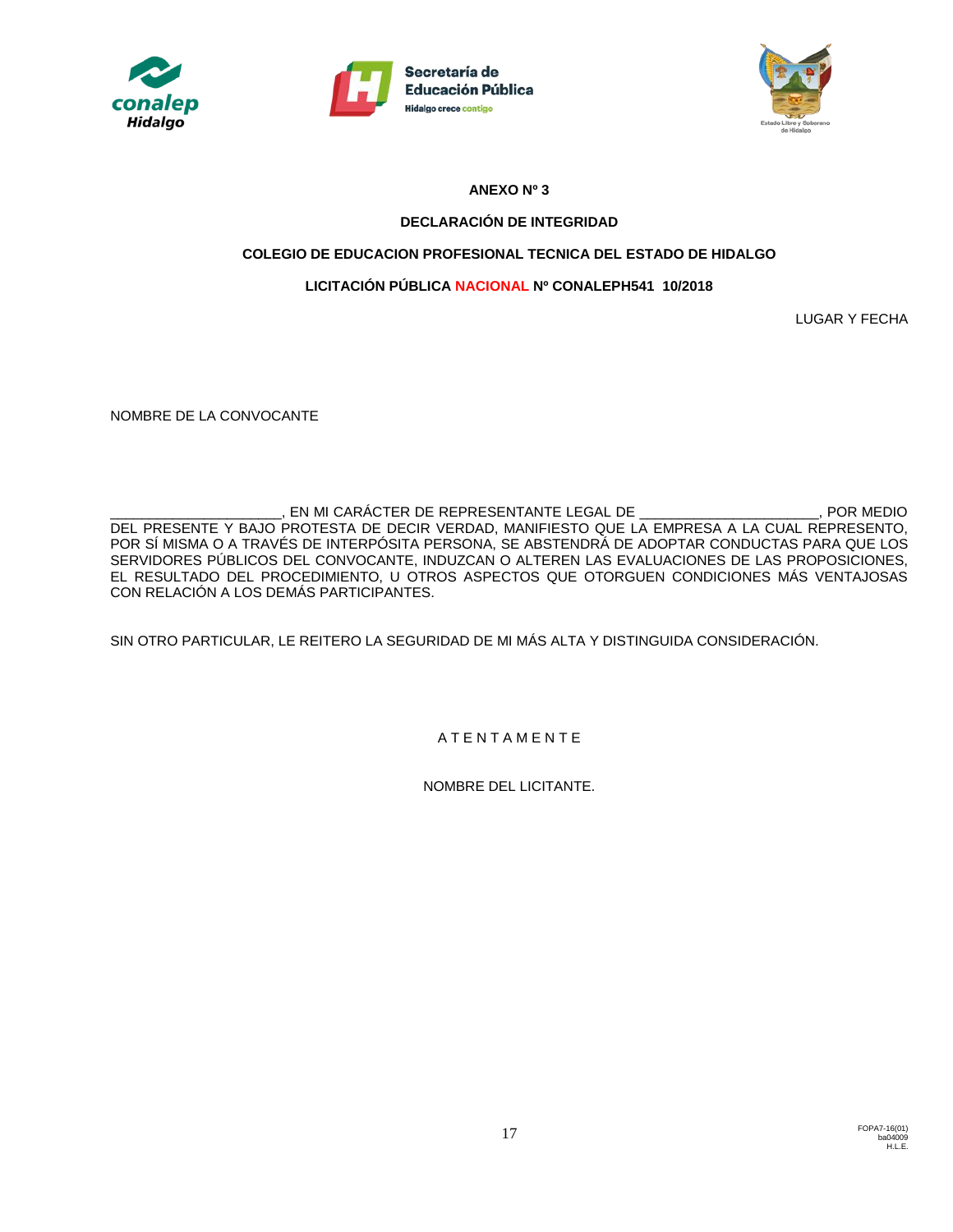





#### **ANEXO N° 4 LICITACIÓN PÚBLICA NACIONAL Nº CONALEPH541 10/2018**

#### **FORMATO QUE DEBERÁN PRESENTAR LOS LICITANTES QUE PARTICIPEN EN EL PROCEDIMIENTO DE CONTRATACION, EN CASO DE EXISTIR IGUALDAD DE CONDICIONES, SE DARÁ PREFERENCIA A LAS PERSONAS QUE INTEGREN EL SECTOR DE MICRO, PEQUEÑAS Y MEDIANAS EMPRESAS EN EL ESTADO.**

 $de$  de

#### P r e s e n t e

\_\_\_\_\_\_\_\_\_\_\_\_\_\_\_\_\_\_\_\_\_\_\_\_\_\_\_

Me refiero al procedimiento de Licitación Pública (Nacional I) No. **Que entra el procedimiento de Licitación Pública** (Nacional I) No. empresa\_\_\_\_\_\_\_\_\_\_\_\_\_\_\_\_\_\_\_\_\_\_\_\_\_\_\_\_\_\_\_\_\_\_\_ participa a través de la proposición que se contiene en el presente sobre.

Sobre el particular, y en términos de lo previsto por la Ley de Adquisiciones, Arrendamientos y Servicios del Sector Público del Estado de Hidalgo, declaro bajo protesta de decir verdad, que mi representada pertenece al sector \_\_\_\_\_(6)\_\_\_\_\_, cuenta con \_\_\_\_(7)\_\_\_\_ empleados de planta registrados ante el IMSS y con \_\_\_\_\_\_\_(8)\_\_\_\_\_\_\_\_ personas subcontratadas y que el monto de las ventas anuales de mi representada es de \_\_\_\_\_\_\_\_(9)\_\_\_\_\_\_\_\_ obtenido en el ejercicio fiscal correspondiente a la última declaración anual de impuestos federales. Considerando lo anterior, mi representada se encuentra en el rango de una empresa \_\_\_\_\_\_\_(10)\_\_\_\_\_\_\_, atendiendo a lo siguiente:

| Estratificación |                       |                             |                            |                       |  |  |  |
|-----------------|-----------------------|-----------------------------|----------------------------|-----------------------|--|--|--|
| Tamaño          | <b>Sector</b>         | Rango<br>número<br>de<br>de | Rango de monto de ventas   | máximo<br><b>Tope</b> |  |  |  |
| (10)            | (6)                   | trabajadores $(7) + (8)$    | anuales (mdp) (9)          | combinado*            |  |  |  |
| Micro           | Todas                 | Hasta 10                    | Hasta \$4                  | 4.6                   |  |  |  |
| Pequeña         | Comercio              | Desde 11 hasta 30           | Desde \$4.01 hasta \$100   | 93                    |  |  |  |
|                 | Industria y Servicios | Desde 11 hasta 50           | Desde \$4.01 hasta \$100   | 95                    |  |  |  |
| Mediana         | Comercio              | Desde 31 hasta 100          | Desde \$100.01 hasta \$250 | 235                   |  |  |  |
|                 | Servicios             | Desde 51 hasta 100          |                            |                       |  |  |  |
|                 | Industria             | Desde 51 hasta 250          | Desde \$100.01 hasta \$250 | 250                   |  |  |  |

\*Tope Máximo Combinado= (Trabajadores) x 10% + (Ventas Anuales) x 90%)

(7) (8) El número de trabajadores será el que resulte de la sumatoria de los puntos (7) y (8)

(10) El tamaño de la empresa se determina a partir del puntaje obtenido conforme a la siguiente fórmula: Puntaje de la empresa= (Número de trabajadores) x 10% + (Monto de Ventas Anuales) x 90% el cual debe ser igual o menor al Tope Máximo Combinado

Asimismo, manifiesto, bajo protesta de decir verdad, que el Registro Federal de Contribuyentes de mi representada es\_\_\_\_\_\_\_\_\_\_\_\_\_\_\_\_\_\_\_\_\_\_ y que el Registro Federal de Contribuyentes del (los) fabricante(s) de los bienes que integran mi oferta, es (son) \_\_\_\_

## A T E N T A M E N T E

\_\_\_\_\_\_\_\_\_\_\_\_\_\_\_\_\_\_\_\_\_\_\_\_\_\_\_\_\_\_\_\_\_\_\_\_\_\_\_\_\_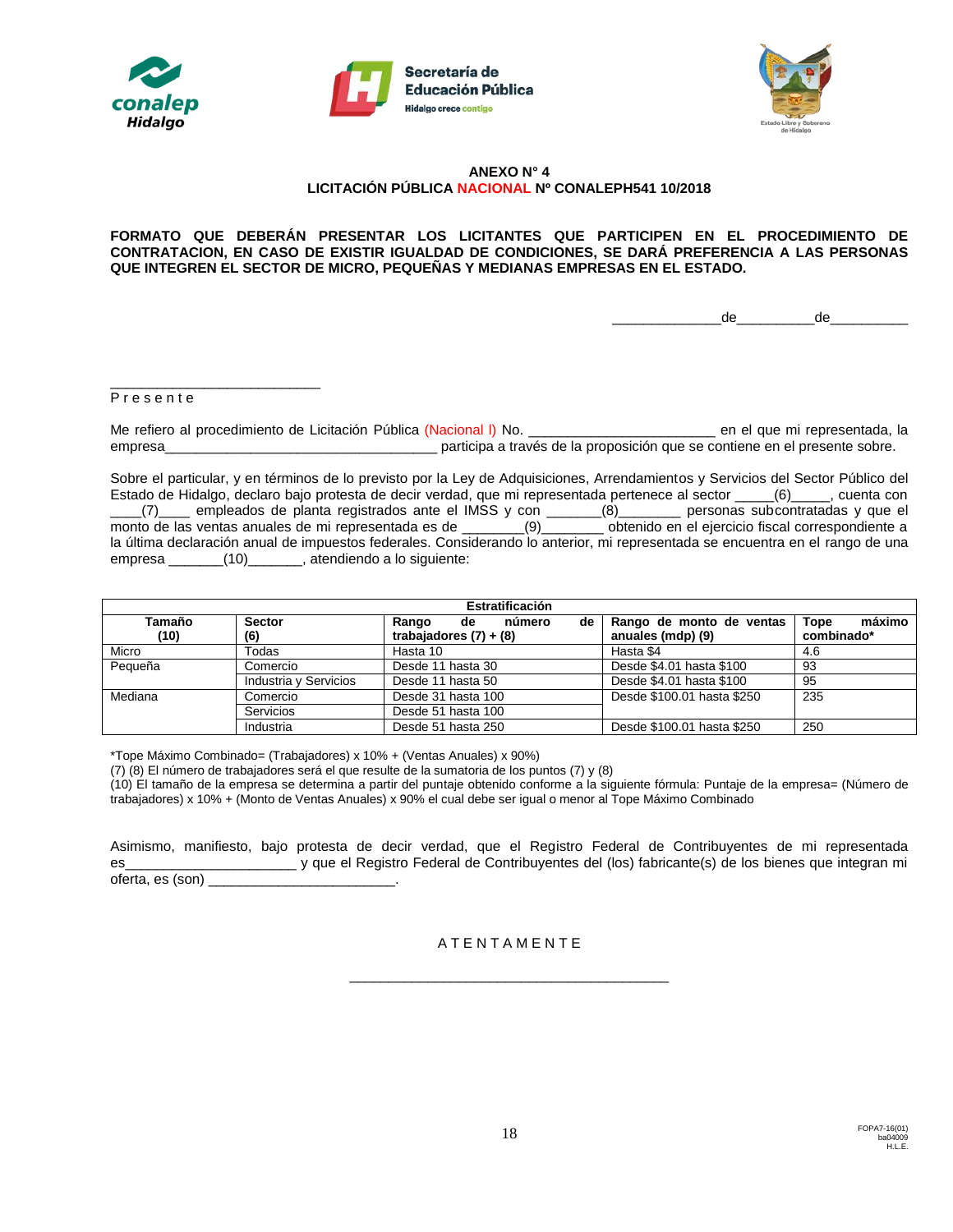





#### **ANEXO N° 5 MODELO DE CONTRATO LICITACIÓN PÚBLICA NACIONAL Nº CONALEPH541 10/2018**

CONTRATO DE **COMPRA VENTA** QUE CELEBRAN, POR UNA PARTE, EL MUNICIPIO DE\_\_\_\_\_\_\_\_\_\_\_\_\_\_\_\_\_\_\_, REPRESENTADO EN ESTE ACTO POR EL \_\_\_\_\_\_\_\_\_\_\_\_\_\_\_\_\_\_\_\_\_\_\_\_\_\_\_\_\_\_\_\_\_\_\_\_**,** EN SU CARACTER DE PRESIDENTE MUNICIPAL, A QUIEN EN LO SUCESIVO SE LE DENOMINARÁ **"MUNICIPIO";** Y POR LA OTRA, **---------------- ----------------------------------------------------------------------.** REPRESENTADA POR EL **-------------------------------------------------------** EN SU CARÁCTER DE **REPRESENTANTE LEGAL** A QUIEN EN LO SUCESIVO SE LE DENOMINARÁ "EL PROVEEDOR", AL TENOR DE LAS SIGUIENTES:

#### **DECLARACIONES**

### **I.- DE "EL MUNICIPIO"**

- **A)** QUE DE CONFORMIDAD CON LOS ARTÍCULOS 23, 115 Y 116 DE LA CONSTITUCIÓN POLÍTICA DEL ESTADO DE HIDALGO, ES UNA INSTITUCIÓN CON PERSONALIDAD JURÍDICO- POLÍTICA Y TERRITORIO DETERMINADO, DOTADO DE FACULTADES PARA ATENDER LAS NECESIDADES DE SU NÚCLEO DE POBLACIÓN, PARA LO CUAL MANEJARÁ SU PATRIMONIO CONFORME A LAS LEYES EN LA MATERIA Y ELEGIRÁ DIRECTAMENTE A SUS AUTORIDADES.
- **B)** QUE DE CONFORMIDAD CON EL ARTÍCULO 9 DE LA LEY ORGÁNICA MUNICIPAL DEL ESTADO DE HIDALGO, EL AYUNTAMIENTO PODRÁ ADQUIRIR BIENES, EN CUALQUIERA DE LAS FORMAS PREVISTAS POR LA LEY DENTRO DE SU JURISDICCIÓN.
- **C)** QUE DE CONFORMIDAD CON LA LEY ORGÁNICA MUNICIPAL DEL ESTADO DE HIDALGO, EL PRESIDENTE MUNICIPAL, TENDRÁ FACULTADES PARA PROPONER, DE ACUERDO CON LAS NECESIDADES ADMINISTRATIVAS Y CON LA DISPONIBILIDAD DE RECURSOS FINANCIEROS, LAS DEPENDENCIAS QUE SEAN INDISPENSABLES PARA LA BUENA MARCHA DE LOS SERVICIOS PÚBLICOS. Y QUE CUENTA CON LA FACULTAD LEGAL PARA SUSCRIBIR EL PRESENTE INSTRUMENTO, DE CONFORMIDAD CON LA FRACCIÓN LIII DEL ARTÍCULO 52 DE LA LEY ANTES INDICADA.
- **D)** QUE EN SU ESTRUCTURA ORGÁNICA CUENTA CON LA HACIENDA MUNICIPAL, LA CUAL TIENE POR OBJETO OBTENER LOS RECURSOS FINANCIEROS NECESARIOS, PARA PROVEER A LOS GASTOS ORDINARIOS Y EXTRAORDINARIOS DEL MUNICIPIO.
- E) QUE DE ACUERDO CON EL PROGRAMA NORMAL DE ADQUISICIONES, ARRENDAMIENTOS Y PRESTACIÓN DE SERVICIOS, SE CONSIDERA PROCEDENTE EFECTUAR LA ADQUISICIÓN DE \_\_\_\_\_\_\_\_\_\_\_\_\_\_\_\_\_\_\_ PARA LA OBRA:<br>\_\_\_\_\_\_\_\_\_\_\_\_\_\_\_\_\_\_\_\_\_\_\_\_\_\_\_\_\_ EN ESTE MUNICIPIO, CON CLAVE DE OBRA: \_\_\_\_\_\_\_\_\_\_\_\_\_\_\_\_\_\_. CON RECURSOS \_\_\_\_\_\_\_\_\_\_\_\_\_\_\_\_\_\_\_\_\_\_\_ EN ESTE MUNICIPIO, CON CLAVE DE OBRA: \_\_\_\_\_\_\_\_\_\_\_\_\_\_\_\_. CON RECURSOS AUTORIZADOS MEDIANTE OFICIO DE VALIDACIÓN NO. BAJO LA MODALIDAD DE EJECUCIÓN DE ADMINISTRACIÓN DIRECTA.
- F) QUE CUENTA CON RECURSOS SUFICIENTES PARA CUBRIR EL IMPORTE DEL PRESENTE CONTRATO, AUTORIZADOS POR\_\_\_\_\_\_\_\_\_\_\_\_\_\_\_\_\_\_\_\_\_\_\_\_\_\_\_\_\_\_\_MEDIANTE OFICIO No. \_\_\_\_\_\_\_\_\_\_\_\_\_\_\_\_\_\_\_\_\_\_\_DE FECHA\_\_\_\_
- G) QUE UNA VEZ CUMPLIDOS LOS REQUISITOS FIJADOS PARA EL EJERCICIO DE LOS RECURSOS A EFECTO DE LLEVAR ADELANTE EL CUMPLIMIENTO DEL PROGRAMA, SE PROCEDIÓ A LA ADJUDICACIÓN DEL CONTRATO MEDIANTE EL PROCEDIMIENTO DE **anticalista en la contra de la contra de la contra de la contra de la contra de** SANCIONADO POR EL COMITÉ DE ADQUISICIONES, ARRENDAMIENTOS Y SERVICIOS DEL SECTOR PÚBLICO DEL MUNICIPIO DE \_\_\_\_\_\_\_\_\_\_\_\_\_\_\_, HIDALGO.

H) QUE SEÑALA COMO DOMICILIO, \_\_\_\_\_\_\_\_\_\_\_\_\_\_\_\_, ESTADO DE HIDALGO. C.P. \_\_\_\_\_\_\_\_\_

#### **II. DEL "PROVEEDOR"**

**A)** QUE ES UNA SOCIEDAD ANÓNIMA, (SI ES LA SOCIEDAD EN COMANDITA POR ACCIONES O SIMPLE, EN NOMBRE COLECTIVO ETC.)....... LEGALMENTE CONSTITUIDA DE CONFORMIDAD CON LAS LEYES MEXICANAS COMO LO DEMUESTRA CON EL ACTA CONSTITUTIVA N° **--------------**VOLUMEN **--------** LIBRO **-----** OTORGADA ANTE LA FE DEL **----**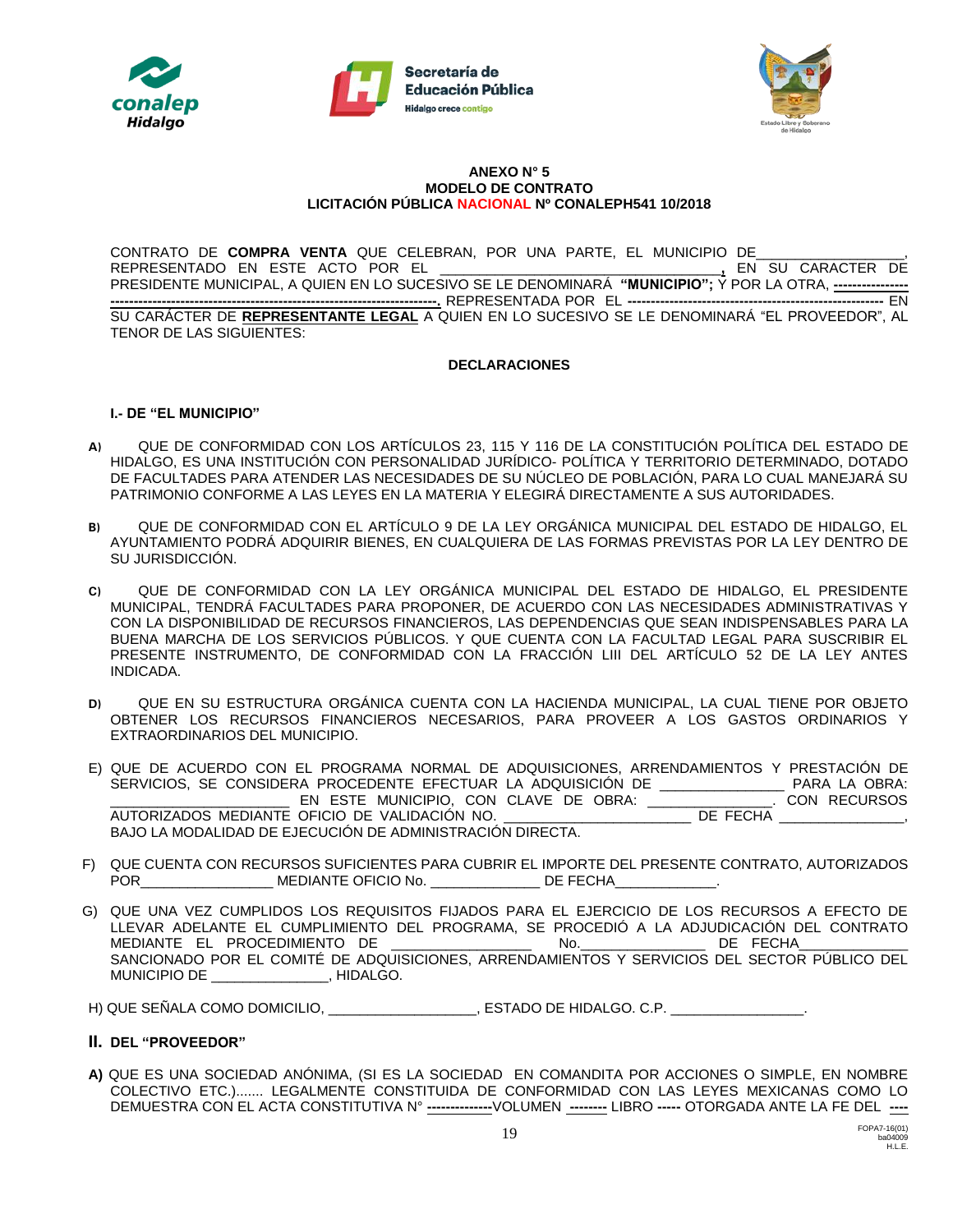





**------------------------------------------------------------** NOTARIO PÚBLICO N° **---------**EN EJERCICIO EN LA CIUDAD DE **\_\_\_\_\_\_\_\_\_\_, HGO.,** LA CUAL SE ENCUENTRA INSCRITA EN EL REGISTRO PÚBLICO DE LA PROPIEDAD Y DEL COMERCIO, BAJO EL N°.\_\_ TOMO **--** LIBRO **--**, SECCION **---** , FECHA **------------------------**

- **B)** QUE EL **----------------------------------------** EN SU CARÁCTER DE **REPRESENTANTE LEGAL** TIENE FACULTADES PARA SUSCRIBIR EL PRESENTE INSTRUMENTO DE CONFORMIDAD CON EL PODER NOTARIAL N° **----------,** OTORGADO ANTE LA FE DEL **--------------------------------------------------** NOTARIO PÚBLICO N° **--------** DE LA CIUDAD DE **\_\_\_\_\_\_\_\_\_\_\_\_\_ HGO.**
- **C)** QUE TIENE CAPACIDAD PARA CONTRATAR Y OBLIGARSE PARA LA \_\_\_\_\_\_\_\_\_\_\_\_\_\_\_\_\_\_\_\_\_\_\_\_\_\_\_\_ QUE ESTE CONTRATO SE REFIERE Y DISPONE CON LOS ELEMENTOS Y ORGANIZACIÓN NECESARIA PARA EL SUMINISTRO DE LOS MISMOS.
- **D)** QUE CONOCE PLENAMENTE EL CONTENIDO DE LA LEY DE ADQUISICIONES, ARRENDAMIENTOS Y SERVICIOS DEL SECTOR PÚBLICO DEL ESTADO DE HIDALGO; LAS NORMAS Y DISPOSICIONES VIGENTES, RESPECTO DE LA COMPRA VENTA DE LOS BIENES REFERIDOS EN ESTE CONTRATO, COMO TAMBIÉN LAS DISPOSICIONES LEGALES TANTO DE CARÁCTER FEDERAL COMO ESTATAL APLICABLES A ESTA OPERACION.
- **E)** QUE SEÑALA COMO DOMICILIO LEGAL EL UBICADO EN **----------------------------------------------------------------------------------------- ------------**
- **F)** QUE CUENTA CON EL REGISTRO EN EL PADRÓN DE PROVEEDORES Nº **-------------**

### **III. DE LAS PARTES**

A) QUE EN ATENCIÓN A LO EXPUESTO, ESTÁN CONFORMES CON SUJETAR SUS COMPROMISOS A LOS TÉRMINOS Y CONDICIONES SIGUIENTES:

## **CLÁUSULAS**

**PRIMERA.-** QUE SE RECONOCEN LA PERSONALIDAD CON LA QUE SE OSTENTAN Y QUE NO LES HA SIDO REVOCADA NI EN FORMA ALGUNA MODIFICADA LO QUE DECLARAN BAJO PROTESTA DE DECIR VERDAD.

**SEGUNDA.-** "EL MUNICIPIO" COMPRA EN EJERCICIO DEL RECURSO SEÑALADO EN LAS DECLARACIONES Y "EL PROVEEDOR" SE OBLIGA A ENTREGAR EN PERFECTAS CONDICIONES Y DE ACUERDO A LAS ESPECIFICACIONES CONVENIDAS EN LA CONVOCATORIA A LA LICITACIÓN PÚBLICA, ANEXOS Y OFERTAS DE LA LICITACIÓN N° **------------- --------------------** DE LOS BIENES CONSISTENTES EN:

--------------------------------------------------------------------------------------------------------------------------------------------------------------------------- ---------------------------------------------------------------------------------------------------------------------------------------------------------------------------

------------------------------

**TERCERA.-** "EL MUNICIPIO" CUBRIRÁ A "EL PROVEEDOR" LA CANTIDAD DE **------------------------------------------------------------- ------------------------------------------------------------** INCLUYE EL I.V.A. POR CONCEPTO DE PAGO DE LOS\_\_\_\_\_\_\_\_ MATERIA DEL PRESENTE CONTRATO. LOS PRECIOS PERMANECERÁN FIJOS Y NO HABRÁ ESCALATORIA ALGUNA.

**CUARTA.-** LAS PARTES RECONOCEN EXPRESAMENTE QUE EN EL PRECIO APROBADO SE ENCUENTRA INCLUIDO EL COSTO DE LOS BIENES, FLETES DE TRASLADO HASTA EL LUGAR DE ENTREGA Y LAS MANIOBRAS DE CARGA Y DESCARGA.

**QUINTA.-** LOS BIENES QUE SON OBJETO DE ESTA CONTRATACIÓN, SE AJUSTAN ESTRICTAMENTE A LAS ESPECIFICACIONES GENERALES Y TÉCNICAS QUE HAN SIDO PRESENTADAS POR **"EL MUNICIPIO"** Y ACEPTADAS POR **"EL PROVEEDOR",** PARA LA ADJUDICACIÓN DE ESTE CONTRATO, MISMAS QUE SE DETALLAN EN EL PEDIDO OFICIAL **No. -------** QUE SE AGREGAN AL PRESENTE COMO PARTE INTEGRAL DEL MISMO.

**SEXTA.- "EL MUNICIPIO"** EFECTUARÁ EL PAGO DE LA COMPRA VENTA POR CONDUCTO DE LA TESORERÍA MUNICIPAL, DE LA SIGUIENTE FORMA: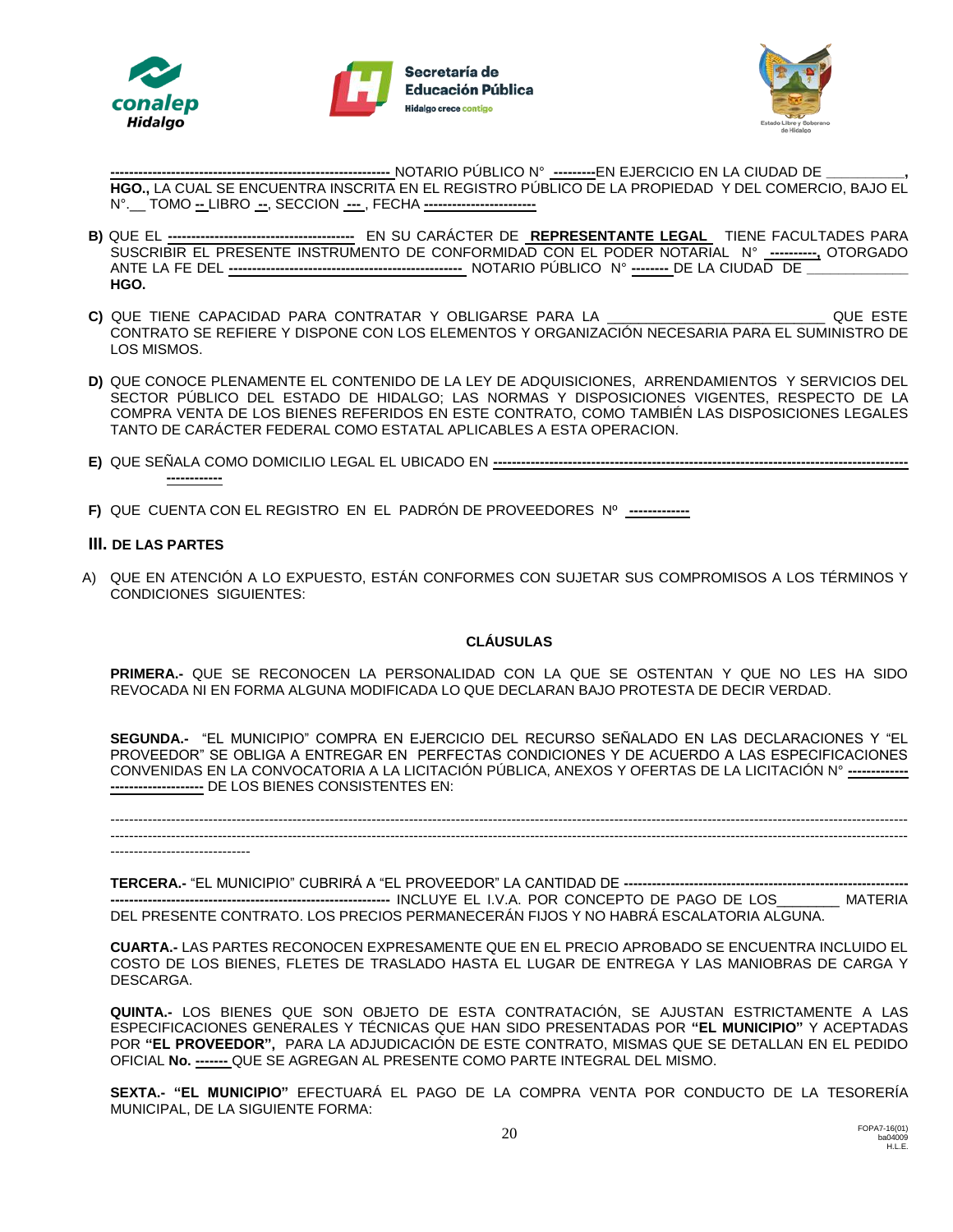





EL PAGO SERÁ REALIZADO: **--------------------------------------------------------------------------------------**

**\_\_\_\_\_\_\_\_\_\_\_\_\_\_\_\_\_\_\_\_\_\_\_\_\_\_\_\_\_\_\_\_\_\_\_**

**SÉPTIMA.-** EL LUGAR DE ENTREGA DE LOS BIENES OBJETO DEL PRESENTE CONTRATO SERÁ EN: **------------------------- ------------------**

**OCTAVA.- "EL PROVEEDOR"** SE OBLIGA A REALIZAR LA ENTREGA DE \_\_\_\_\_\_\_\_\_\_\_\_\_\_\_CONFORME A LO CONVENIDO Y APROBADO POR LAS PARTES QUE FIRMAN ESTE INSTRUMENTO, ACORDANDO QUE EL PLAZO MÁXIMO PARA EFECTUAR LA ENTREGA DE LOS BIENES CONTRATADOS SERÁ ---

**NOVENA.-** "**EL PROVEEDOR"** EFECTUARÁ EL TRASLADO DE LOS BIENES OBJETO DE ESTA OPERACIÓN POR SU EXCLUSIVA CUENTA, BAJO SU RESPONSABILIDAD DEL DAÑO QUE PUEDA SUFRIR EL MISMO DURANTE EL TRASLADO.

**DÉCIMA.- "EL PROVEEDOR"** RESPONDERÁ DE LOS DEFECTOS DE MATERIALES Y MANO DE OBRA, COMPROMETIÉNDOSE A SUSTITUIRLOS POR OTROS QUE CUMPLAN CON LAS ESPECIFICACIONES DE SU OFERTA, GARANTIZANDO DICHA RESPONSABILIDAD MEDIANTE \_\_\_\_\_\_\_\_\_\_\_\_\_\_\_\_\_\_\_\_\_\_\_\_\_\_\_\_, POR UN 10% DEL IMPORTE TOTAL DEL CONTRATO, QUE TAMBIÉN RESPONDERA POR LA OPORTUNA ENTREGA DE LOS BIENES, CALIDAD Y ESPECIFICACIONES REQUERIDAS.

**DÉCIMA PRIMERA.-** PARA EL CASO DE QUE **"EL PROVEEDOR"** NO ENTREGUE LOS BIENES A ENTERA SATISFACCIÓN DE **"EL MUNICIPIO"** EN EL PLAZO PREVISTO, RETENDRÁ Y APLICARÁ EN FAVOR DEL ERARIO ESTATAL COMO PENA CONVENCIONAL EL EQUIVALENTE AL \_\_\_\_\_\_\_\_\_\_\_\_\_\_\_\_\_\_\_\_\_ SOBRE EL PRECIO DE LOS BIENES PENDIENTES DE ENTREGAR POR CADA DÍA NATURAL DE ATRASO QUE TRANSCURRA DESDE LA FECHA FIJADA PARA SU ENTREGA O HASTA LA ENTERA SATISFACCIÓN DE **"EL MUNICIPIO"**, INDEPENDIENTEMENTE QUE PODRÁ OPTAR POR EXIGIR EL CUMPLIMIENTO.

**DÉCIMA SEGUNDA.- "EL PROVEEDOR"** SÓLO PODRÁ SER RELEVADO DEL PAGO DE LA PENA CONVENCIONAL CUANDO DEMUESTRE SATISFACTORIAMENTE A **"EL MUNICIPIO"** QUE NO LE FUE POSIBLE REALIZAR OPORTUNAMENTE EL SUMINISTRO POR CAUSAS DE FUERZA MAYOR A SU VOLUNTAD.

**DÉCIMA TERCERA.-** ESTE CONTRATO PODRÁ SER RESCINDIDO DE PLENO DERECHO POR **"EL MUNICIPIO"** SIN NECESIDAD DE RESOLUCIÓN JUDICIAL EN TÉRMINOS DEL CÓDIGO CIVIL PARA EL ESTADO DE HIDALGO Y DE LA LEY DE ADQUISICIONES, ARRENDAMIENTOS Y SERVICIOS DEL SECTOR PÙBLICO DEL ESTADO DE HIDALGO, MEDIANTE SIMPLE AVISO DADO POR ESCRITO A **"EL PROVEEDOR"** CON DERECHO A LA RESTITUCIÓN DE LAS CANTIDADES ENTREGADAS POR CONCEPTO DE ANTICIPO EN UN PLAZO NO MAYOR DE \_\_\_\_\_\_\_\_\_ DÍAS, A PARTIR DEL CUAL GENERARÁ INTERESES MORATORIOS A RAZÓN DE LOS CETES, SIN PERJUICIO DE HACER EFECTIVAS LAS PENAS PACTADAS PARA EL CASO DE INCUMPLIMIENTO, EN LOS SIGUIENTES CASOS:

- **A)** SI **"EL PROVEEDOR"** PRETENDE ENTREGAR LOS BIENES CONTRATADOS CON ESPECIFICACIONES DIFERENTES O ENTREGAR MATERIAL DAÑADO.
- **B)** POR FALTA DE CUMPLIMIENTO OPORTUNO EN LA ENTREGA DE LOS BIENES CONTRATADOS.
- **C)** POR INCUMPLIMIENTO DE CUALQUIERA DE LAS CLÁUSULAS DEL PRESENTE INSTRUMENTO.

**DÉCIMA CUARTA.-** PARA LA INTERPRETACIÓN Y CUMPLIMIENTO DE ESTE CONTRATO LAS PARTES SE SOMETEN A LA COMPETENCIA Y JURISDICCIÓN DE LAS LEYES Y LOS TRIBUNALES DEL FUERO COMÚN DEL ESTADO DE HIDALGO, SIENDO PREFERENTES PARA CONOCER LOS DEL DISTRITO JUDICIAL DE PACHUCA DE SOTO, RENUNCIANDO A CUALQUIER FUERO QUE PUDIERA CORRESPONDERLES POR RAZÓN DE SU DOMICILIO PRESENTE O FUTURO.

LAS PARTES DECLARAN QUE CONOCEN LOS ALCANCES Y EFECTOS DEL PRESENTE CONTRATO, ASÍ COMO SUS CLÁUSULAS, EN CONSECUENCIA EN ESTE ACTO, OTORGAN SU CONSENTIMIENTO PARA CELEBRARLO Y CUMPLIRLO EN CADA UNA DE SUS PARTES, QUE NO EXISTE ERROR, DOLO, VIOLENCIA, LESIÓN O MALA FE QUE LO INVALIDE.

ENTERADAS LAS PARTES DEL CONTENIDO DEL PRESENTE CONTRATO, LO FIRMAN EN LA CIUDAD DE \_\_\_\_\_\_\_\_\_\_\_\_\_\_\_\_\_\_\_\_\_\_\_, HIDALGO, EL DÍA **-------** DE **------------**DEL AÑO DOS MIL \_\_\_\_\_\_\_\_\_\_.